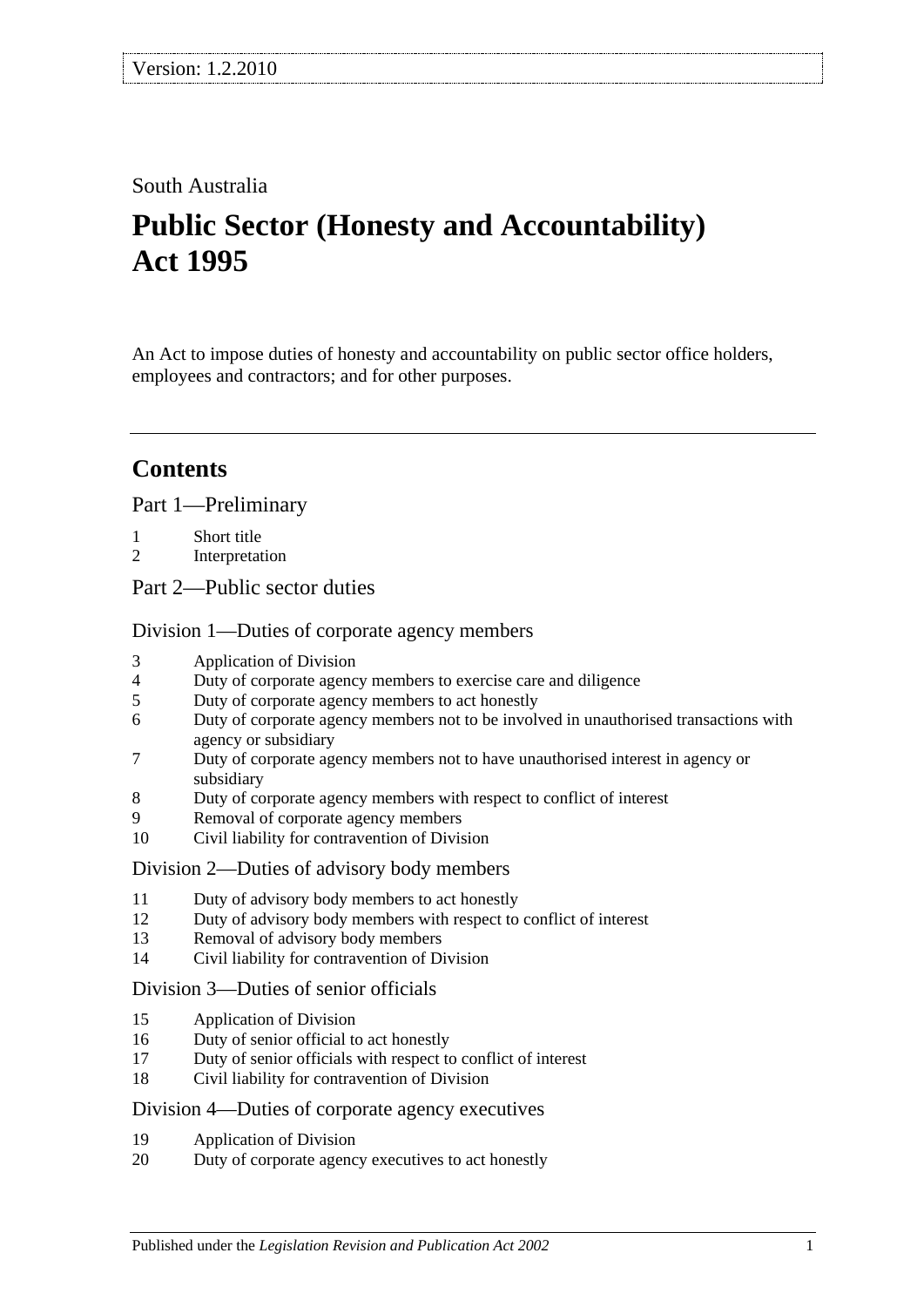- 21 [Duty of corporate agency executives not to be involved in unauthorised transactions with](#page-10-3)  [agency or subsidiary](#page-10-3)
- 22 [Duty of corporate agency executives not to have unauthorised interest in agency or](#page-11-0)  [subsidiary](#page-11-0)
- 23 [Duty of corporate agency executives with respect to conflict of interest](#page-11-1)
- 24 [Civil liability for contravention of Division](#page-12-0)

#### [Division 5—Duties of public sector employees](#page-12-1)

- 25 [Application of Division](#page-12-2)
- 26 [Duty of employees to act honestly](#page-13-0)
- 27 [Duty of employees with respect to conflict of interest](#page-13-1)
- 28 [Civil liability for contravention of Division](#page-14-0)

#### [Division 6—Duties of persons performing contract work](#page-14-1)

- 29 [Duty of persons performing contract work to act honestly](#page-14-2)
- 30 [Duty of persons performing contract work with respect to conflict of interest](#page-14-3)
- 31 [Civil liability for contravention of Division](#page-15-0)

[Division 7—Exemptions](#page-16-0)

32 [Exemptions](#page-16-1)

[Part 3—Miscellaneous](#page-16-2)

- 33 [Proceedings for offences](#page-16-3)
- 34 [Regulations](#page-16-4)

[Legislative history](#page-17-0)

[Appendix—Divisional penalties and expiation fees](#page-22-0)

#### <span id="page-1-0"></span>**The Parliament of South Australia enacts as follows:**

## **Part 1—Preliminary**

#### <span id="page-1-1"></span>**1—Short title**

This Act may be cited as the *Public Sector (Honesty and Accountability) Act 1995*.

#### <span id="page-1-2"></span>**2—Interpretation**

(1) In this Act, unless the contrary intention appears—

*administrative unit* has the same meaning as in the *[Public Sector Act](http://www.legislation.sa.gov.au/index.aspx?action=legref&type=act&legtitle=Public%20Sector%20Act%202009) 2009*;

*advisory body* means an unincorporated body comprised of members appointed by the Governor or a Minister (whether or not under an Act) with a function of providing advice to a public sector agency;

*beneficiary* includes a person who is an object of a discretionary trust;

*contractor* does not include a public sector agency;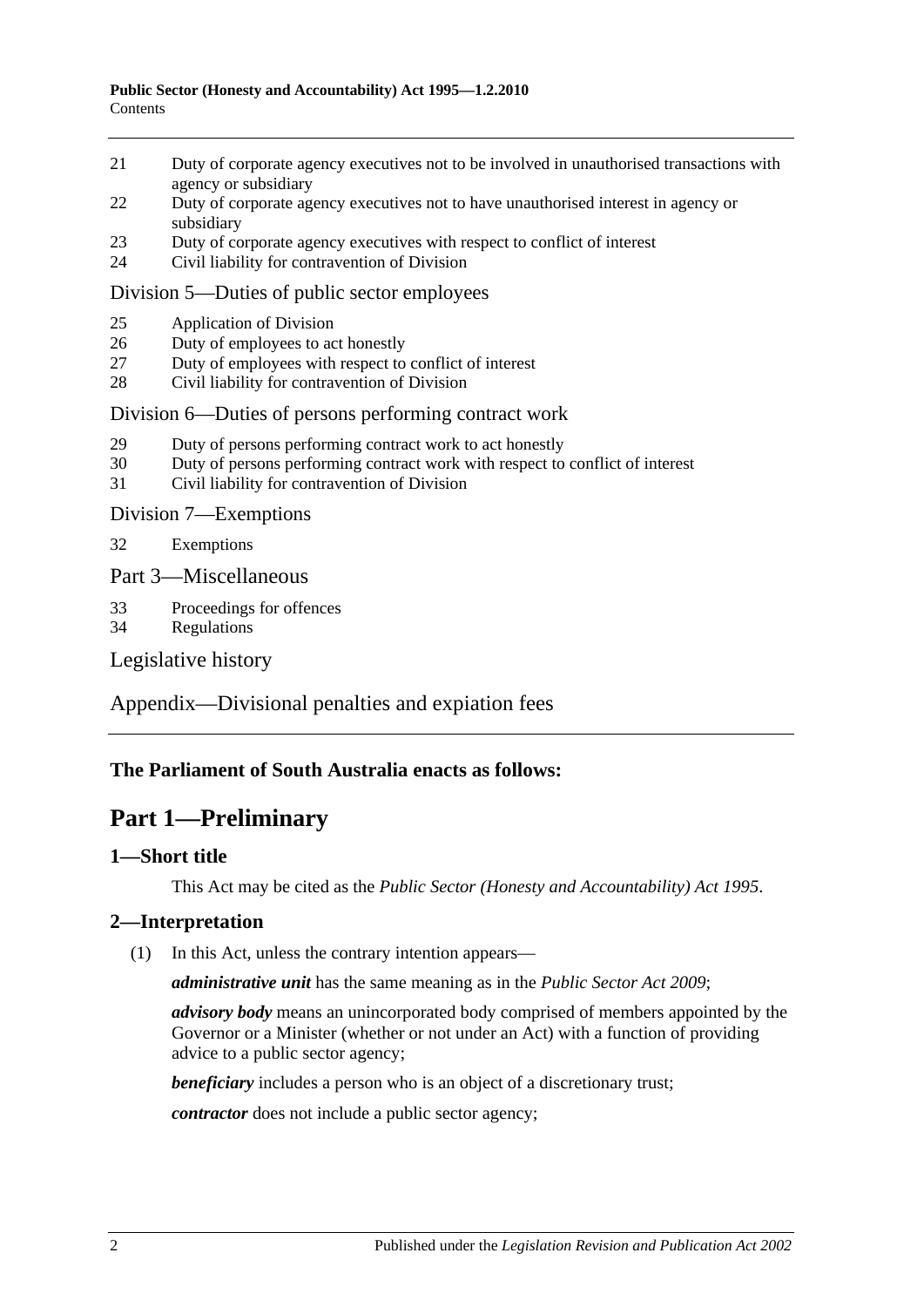*contract work* means work performed by a person as a contractor or as an employee of a contractor or otherwise directly or indirectly on behalf of a contractor, but does not include work performed as a member of an unincorporated body with a function of advising a public sector agency;

*corporate agency executive* means a person who is employed by a public sector agency that is a body corporate and is concerned or takes part in the management of the agency;

*corporate agency member* means—

- (a) a member of a public sector agency that is a body corporate; or
- (b) a member of the governing body of a public sector agency that is a body corporate;

*debenture* has the same meaning as in the *Corporations Act 2001* of the Commonwealth;

*domestic partner* means a person who is a domestic partner within the meaning of the *[Family Relationships Act](http://www.legislation.sa.gov.au/index.aspx?action=legref&type=act&legtitle=Family%20Relationships%20Act%201975) 1975*, whether declared as such under that Act or not;

*managed investment scheme* has the same meaning as in the *Corporations Act 2001* of the Commonwealth;

*public sector agency* has the same meaning as in the *[Public Sector Act](http://www.legislation.sa.gov.au/index.aspx?action=legref&type=act&legtitle=Public%20Sector%20Act%202009) 2009*;

*public sector employee* has the same meaning as in the *[Public Sector Act](http://www.legislation.sa.gov.au/index.aspx?action=legref&type=act&legtitle=Public%20Sector%20Act%202009) 2009*;

*relative*, in relation to a person, means the spouse, domestic partner, parent or remoter linear ancestor, son, daughter or remoter issue or brother or sister of the person;

*relevant interest* has the same meaning as in the *Corporations Act 2001* of the Commonwealth;

*relevant Minister*, in relation to a person, means the Minister who has or assumes administrative responsibility in relation to the person for the purposes of this Act;

*senior official* means—

- (a) the Commissioner for Public Sector Employment; or
- (c) the chief executive of an administrative unit; or
- (d) a statutory office holder with the powers and functions of a chief executive of an administrative unit; or
- (e) a chief executive (or acting chief executive) of a public sector agency other than an administrative unit; or
- (f) a person declared by another Act or under [subsection](#page-3-4) (2) to be a senior official;

*spouse*—a person is the spouse of another if they are legally married;

*subsidiary* has the same meaning as in the *Corporations Act 2001* of the Commonwealth.

- (1a) For the purposes of this Act—
	- (a) a person is an *associate* of another person if—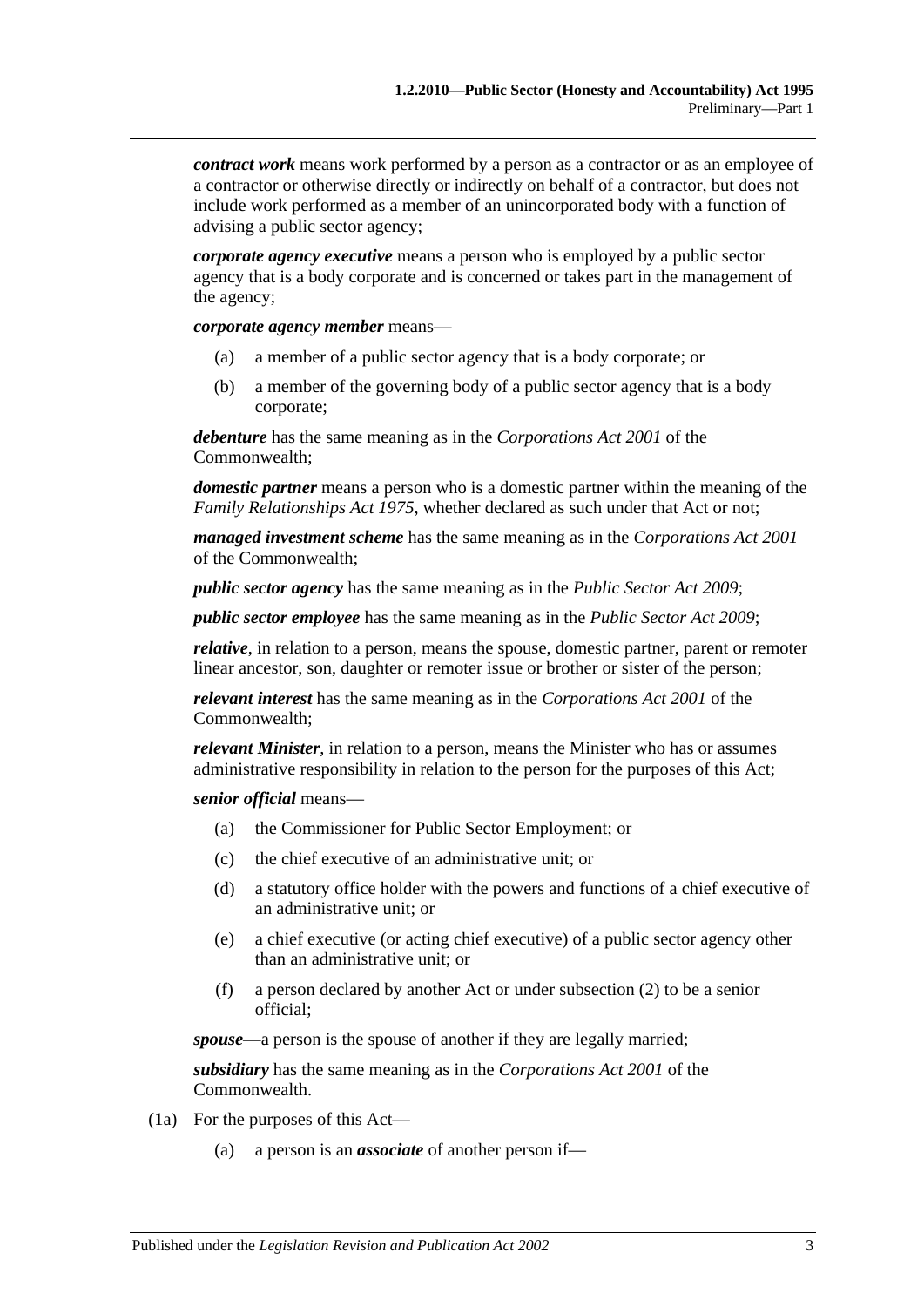- (i) the other person is a relative of the person or of the person's spouse or domestic partner; or
- <span id="page-3-5"></span>(ii) the other person—
	- (A) is a body corporate; and
	- (B) the person or a relative of the person or of the person's spouse or domestic partner has, or two or more such persons together have, a relevant interest or relevant interests in shares in the body corporate the nominal value of which is not less than 10 per cent of the nominal value of the issued share capital of the body corporate; or
- (iii) the other person is a trustee of a trust of which the person, a relative of the person or of the person's spouse or domestic partner or a body corporate referred to in [subparagraph](#page-3-5) (ii) is a beneficiary; or
- (iv) the person is declared by the regulations to be an associate of the other person;
- (b) in determining whether a company is a *subsidiary* of a public sector agency, any shares held, or powers exercisable by, the agency or any other body are not to be taken to be held or exercisable in a fiduciary capacity by reason of the fact that the agency is an instrumentality of the Crown or holds its property on behalf of the Crown.
- <span id="page-3-4"></span>(2) The Minister may, by notice published in the Gazette—
	- (a) declare that a person for the time being performing specified duties is a senior official; or
	- (b) vary or revoke a notice under this subsection.

#### **Note—**

For definition of divisional penalties (and divisional expiation fees) see Appendix.

## <span id="page-3-1"></span><span id="page-3-0"></span>**Part 2—Public sector duties**

#### **Division 1—Duties of corporate agency members**

#### <span id="page-3-2"></span>**3—Application of Division**

- (1) This Division does not apply in relation to a corporation sole.
- (2) This Division does not apply to a corporate agency member if provisions of the *[Public](http://www.legislation.sa.gov.au/index.aspx?action=legref&type=act&legtitle=Public%20Corporations%20Act%201993)  [Corporations Act](http://www.legislation.sa.gov.au/index.aspx?action=legref&type=act&legtitle=Public%20Corporations%20Act%201993) 1993* apply to the public sector agency.

#### <span id="page-3-3"></span>**4—Duty of corporate agency members to exercise care and diligence**

- (1) A corporate agency member must at all times exercise a reasonable degree of care and diligence in the performance of his or her functions.
- <span id="page-3-6"></span>(2) If a corporate agency member is culpably negligent in the performance of his or her functions, the member is guilty of an offence.

Penalty: Division 4 fine.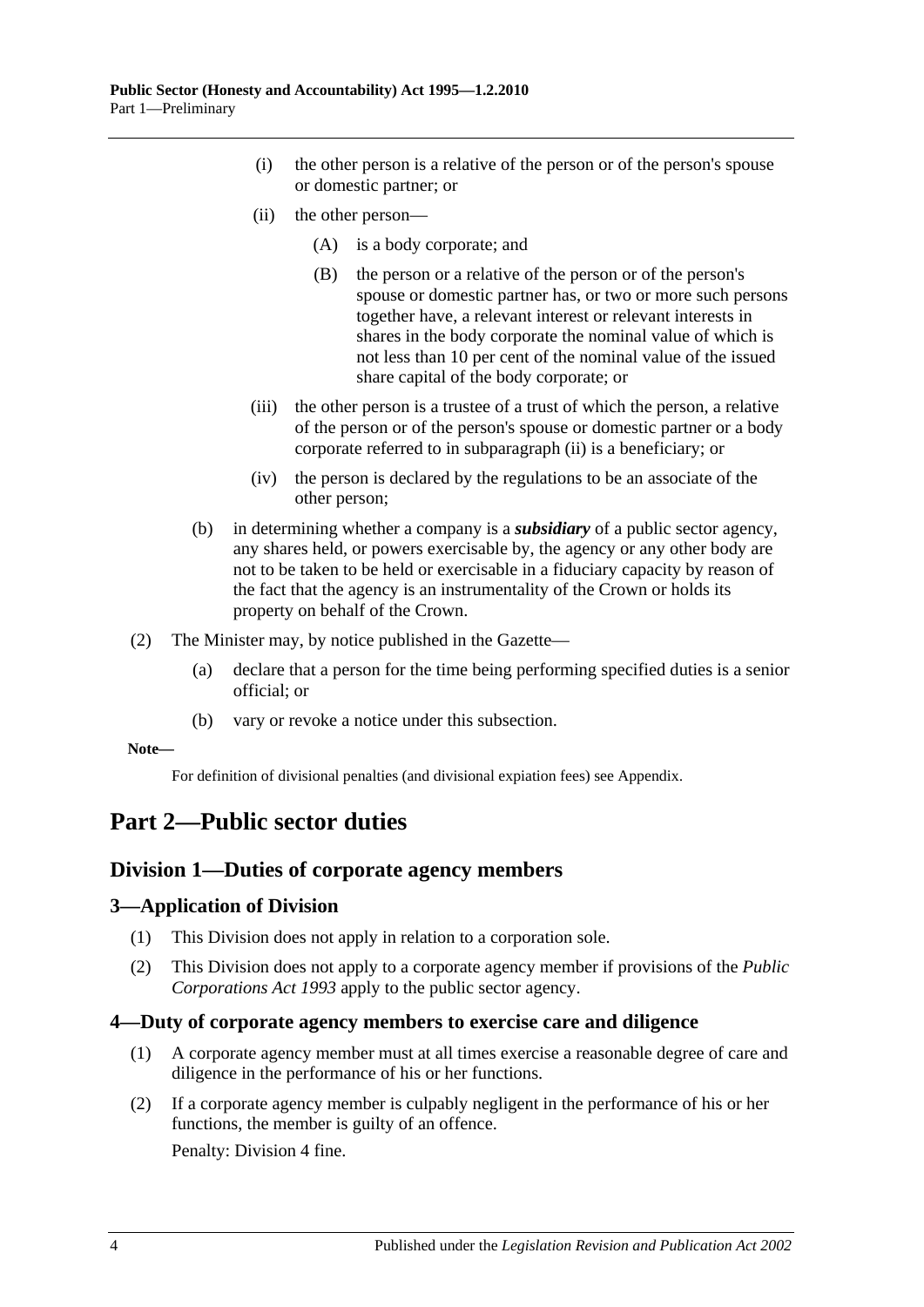- (3) A corporate agency member is not culpably negligent for the purposes of [subsection](#page-3-6) (2) unless the court is satisfied the member's conduct fell sufficiently short of the standards required under this Act of the member to warrant the imposition of a criminal sanction.
- (4) A corporate agency member does not commit any breach of duty under this section by acting in accordance with a direction or requirement of the relevant Minister.

#### <span id="page-4-2"></span><span id="page-4-0"></span>**5—Duty of corporate agency members to act honestly**

(1) A corporate agency member must at all times act honestly in the performance of the functions of his or her office, whether within or outside the State.

Penalty: Division 4 fine or division 4 imprisonment, or both.

(2) [Subsection](#page-4-2) (1) does not apply to conduct that is merely of a trivial character and does not result in significant detriment to the public interest.

#### <span id="page-4-1"></span>**6—Duty of corporate agency members not to be involved in unauthorised transactions with agency or subsidiary**

- <span id="page-4-3"></span>(1) Neither a corporate agency member nor an associate of a corporate agency member may, without the approval of the relevant Minister, be directly or indirectly involved in a transaction with the agency or any subsidiary of the agency.
- (2) A person will be treated as being indirectly involved in a transaction for the purposes of [subsection](#page-4-3) (1)—
	- (a) if the person initiates, promotes or takes any part in negotiations or steps leading to the making of the transaction with a view to that person or an associate of that person gaining some financial or other benefit (whether immediately or at a time after the making of the transaction); and
	- (b) despite the fact that neither that person nor an agent, nominee or trustee of that person becomes a party to the transaction.
- (3) [Subsection](#page-4-3) (1) does not apply—
	- (a) to the provision of services by the agency or any subsidiary of the agency in the ordinary course of its ordinary business and on ordinary terms; or
	- (b) to the employment of a person under a contract of service with the agency or a subsidiary of the agency or to a transaction that is ancillary or incidental to such employment; or
	- (c) to transactions of a prescribed class.
- <span id="page-4-4"></span>(4) If a transaction is made with an agency or any subsidiary of the agency in contravention of [subsection](#page-4-3) (1), the transaction is liable to be avoided by the agency or by the relevant Minister.
- (5) A transaction may not be avoided under [subsection](#page-4-4) (4) if a person has acquired an interest in property the subject of the transaction in good faith for valuable consideration and without notice of the contravention.
- (6) A corporate agency member must not counsel, procure, induce or be in any way (whether by act or omission or directly or indirectly) knowingly concerned in, or party to, a contravention of [subsection](#page-4-3) (1).

Penalty: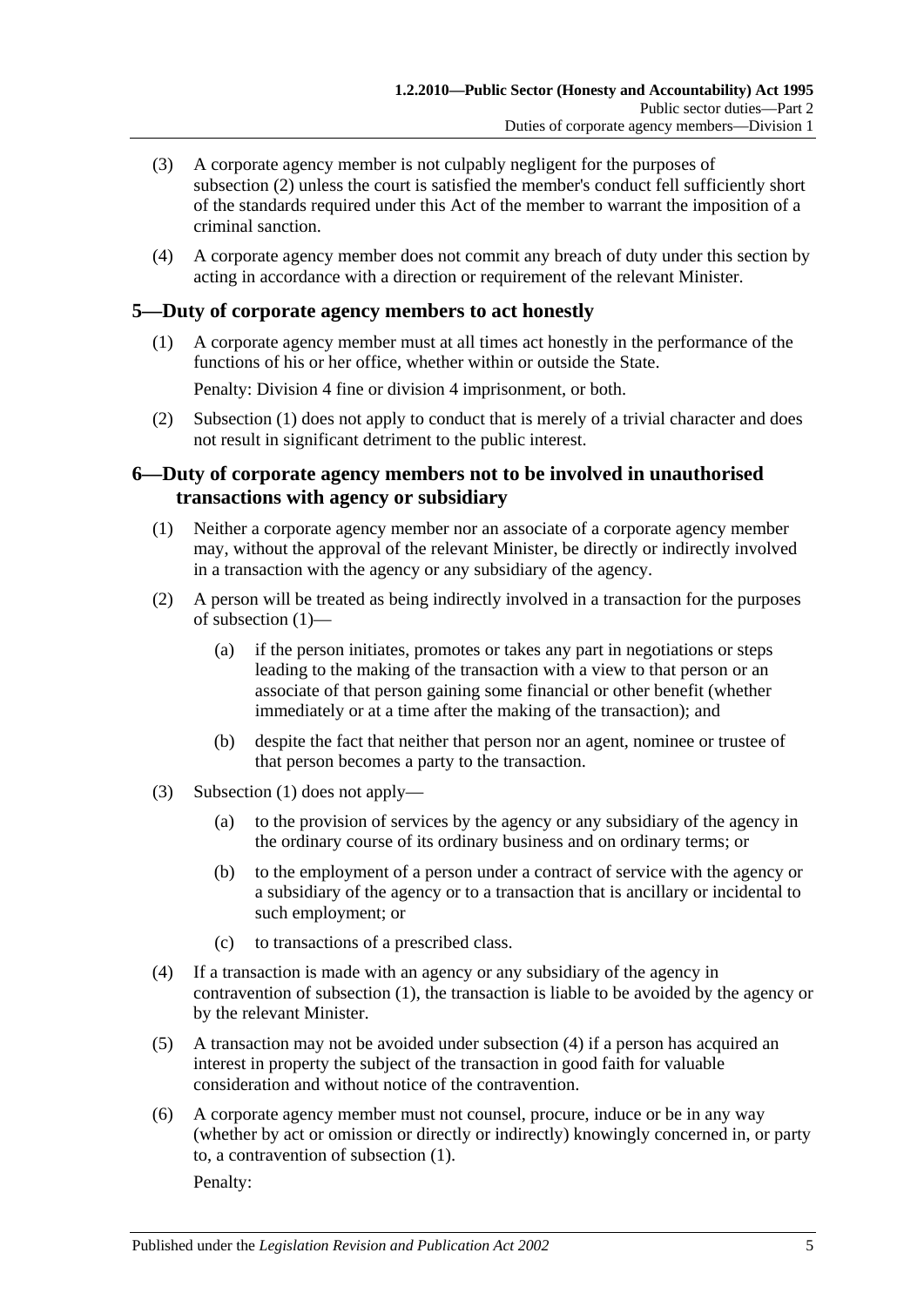If an intention to deceive or defraud is proved—Division 4 fine or division 4 imprisonment, or both.

In any other case—Division 6 fine.

#### <span id="page-5-0"></span>**7—Duty of corporate agency members not to have unauthorised interest in agency or subsidiary**

- <span id="page-5-2"></span>(1) Neither a corporate agency member nor an associate of a corporate agency member may, without the approval of the relevant Minister—
	- (a) have or acquire a beneficial interest in shares in, debentures of or managed investment schemes of the agency or any subsidiary of the agency; or
	- (b) have or hold or acquire (whether alone or with another person or persons) a right or option in respect of the acquisition or disposal of shares in, debentures of or interests in managed investment schemes of the agency or any subsidiary of the agency; or
	- (c) be a party to, or entitled to a benefit under, a contract under which a person has a right to call for or make delivery of shares in, debentures of or interests in managed investment schemes of the agency or any subsidiary of the agency.
- (2) A corporate agency member must not counsel, procure, induce or be in any way (whether by act or omission or directly or indirectly) knowingly concerned in, or party to, a contravention of [subsection](#page-5-2) (1).

Penalty:

If an intention to deceive or defraud is proved—Division 4 fine or division 4 imprisonment, or both.

In any other case—Division 6 fine.

#### <span id="page-5-3"></span><span id="page-5-1"></span>**8—Duty of corporate agency members with respect to conflict of interest**

- (1) A corporate agency member who has a direct or indirect personal or pecuniary interest in a matter decided or under consideration by the agency or the governing body of the agency—
	- (a) must, as soon as reasonably practicable, disclose in writing to the agency or the governing body of the agency full and accurate details of the interest; and
	- (b) must not take part in any discussion by the agency or the governing body of the agency relating to that matter; and
	- (c) must not vote in relation to that matter; and
	- (d) must be absent from the meeting room when any such discussion or voting is taking place.

Penalty: Division 4 fine.

- (2) If a corporate agency member makes a disclosure of interest and complies with the other requirements of [subsection](#page-5-3) (1) in respect of a proposed contract—
	- (a) the contract is not liable to be avoided by the agency; and
	- (b) the corporate agency member is not liable to account to the agency for profits derived from the contract.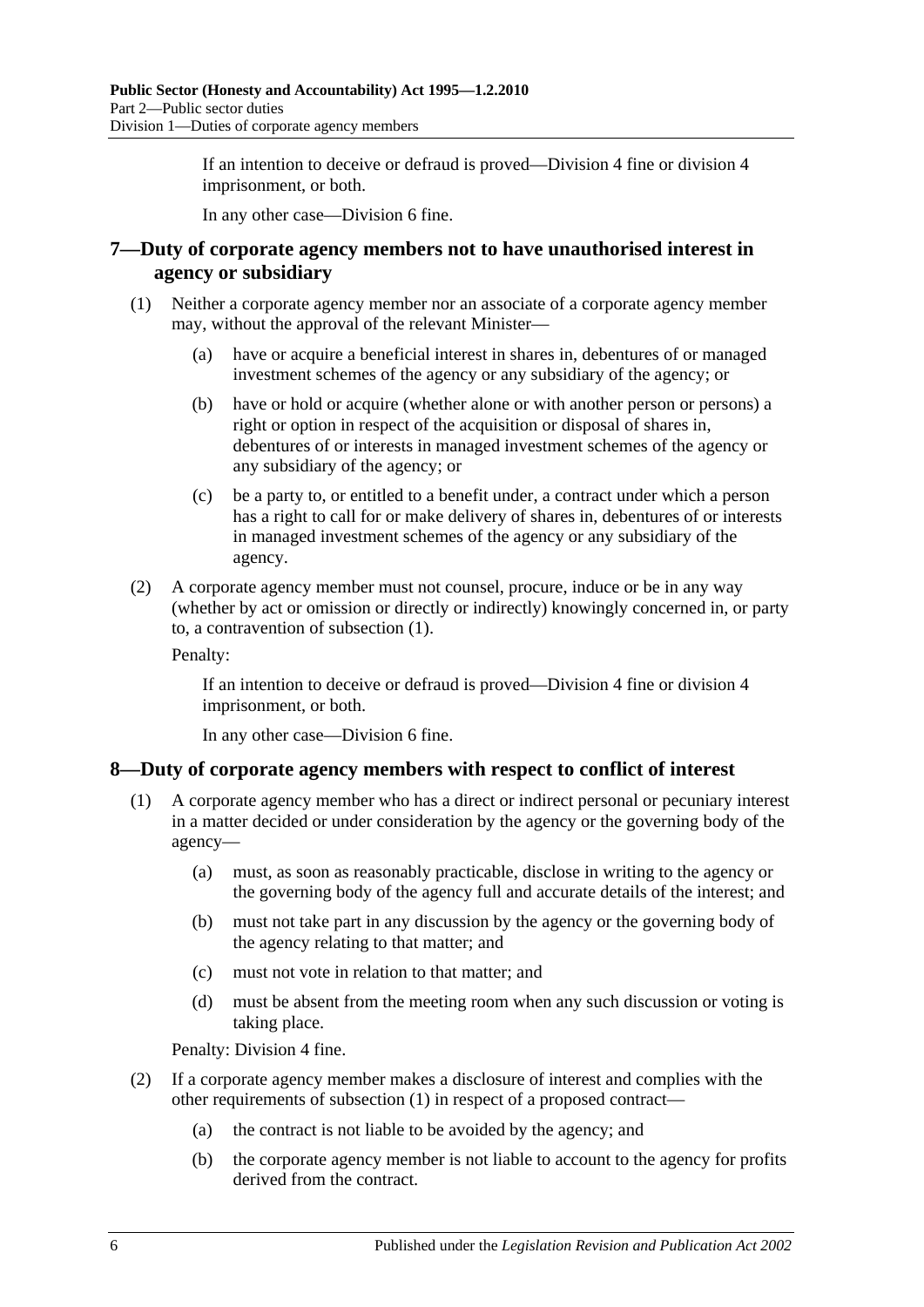- <span id="page-6-1"></span>(3) If a corporate agency member fails to make a disclosure of interest or fails to comply with any other requirement of [subsection](#page-5-3) (1) in respect of a proposed contract, the contract is liable to be avoided by the agency or by the relevant Minister.
- (4) A contract may not be avoided under [subsection](#page-6-1) (3) if a person has acquired an interest in property the subject of the contract in good faith for valuable consideration and without notice of the contravention.
- (5) Where a corporate agency member has or acquires a personal or pecuniary interest, or is or becomes the holder of an office, such that it is reasonably foreseeable that a conflict might arise with his or her duties as a corporate agency member of the agency, the corporate agency member must, as soon as reasonably practicable, disclose in writing to the agency or the governing body of the agency full and accurate details of the interest or office.

Penalty: Division 4 fine.

- (6) A disclosure under this section must be recorded in the minutes of the agency or the governing body of the agency and reported to the relevant Minister.
- (7) If, in the opinion of the relevant Minister, a particular interest or office of a corporate agency member is of such significance that the holding of the interest or office is not consistent with the proper discharge of the duties of the corporate agency member, the Minister may require the corporate agency member either to divest himself or herself of the interest or office or to resign from the agency or governing body of the agency (and non-compliance with the requirement constitutes misconduct and hence a ground for removal of the corporate agency member from the agency or governing body of the agency).
- (8) Without limiting the effect of this section, a corporate agency member will be taken to have an interest in a matter for the purposes of this section if an associate of the corporate agency member has an interest in the matter.
- (9) This section does not apply in relation to a matter in which a corporate agency member has an interest while the corporate agency member remains unaware that he or she has an interest in the matter, but in any proceedings against the corporate agency member the burden will lie on the corporate agency member to prove that he or she was not, at the material time, aware of his or her interest.
- (10) A corporate agency member who is an employee of the agency or an employee employed or assigned to assist the agency will not be taken to have a direct or indirect interest in a matter for the purposes of this section by reason only of the fact that the member is such an employee.

#### <span id="page-6-0"></span>**9—Removal of corporate agency members**

Non-compliance by a corporate agency member with a duty imposed by this Division constitutes a ground for removal of the corporate agency member from office.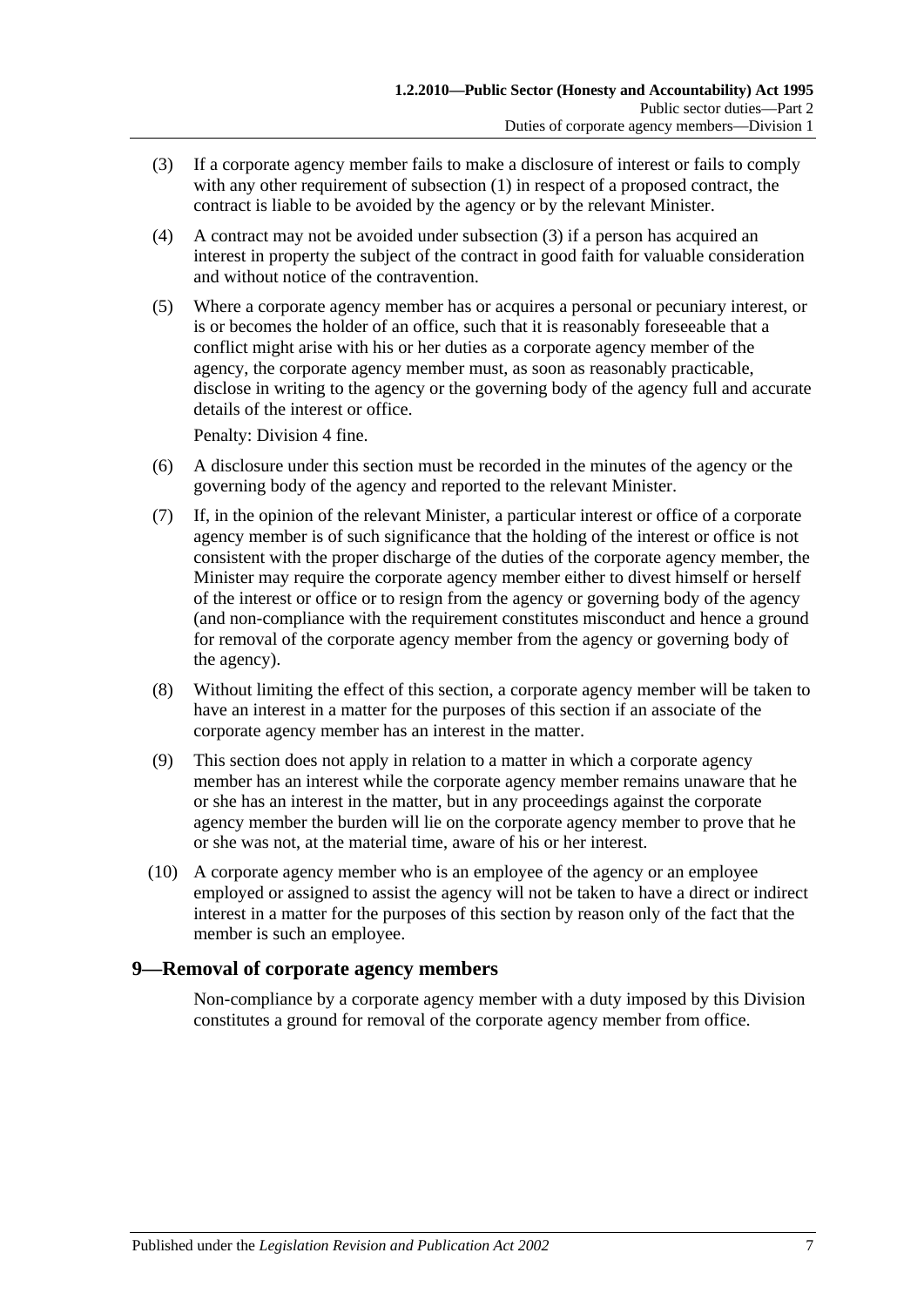#### <span id="page-7-0"></span>**10—Civil liability for contravention of Division**

- (1) If a person who is a corporate agency member or former corporate agency member is convicted of an offence for a contravention of this Division (other than an offence consisting of culpable negligence), the court by which the person is convicted may, in addition to imposing a penalty, order the convicted person to pay to the agency—
	- (a) if the court is satisfied that the person or any other person made a profit as a result of the contravention—an amount equal to the profit; and
	- (b) if the court is satisfied that the agency or a subsidiary of the agency suffered loss or damage as a result of the contravention—compensation for the loss or damage.
- (2) If a person who is a corporate agency member or former corporate agency member is guilty of a contravention of this Division for which a criminal penalty is fixed (other than a contravention consisting of culpable negligence), the agency or the relevant Minister may (whether or not proceedings have been brought for the offence) recover from the person by action in a court of competent jurisdiction—
	- (a) if the person or any other person made a profit as a result of the contravention—an amount equal to the profit; and
	- (b) if the agency or a subsidiary of the agency suffered loss or damage as a result of the contravention—compensation for the loss or damage.

## <span id="page-7-1"></span>**Division 2—Duties of advisory body members**

#### <span id="page-7-4"></span><span id="page-7-2"></span>**11—Duty of advisory body members to act honestly**

(1) An advisory body member must at all times act honestly in the performance of the functions of his or her office, whether within or outside the State.

Penalty: Division 4 fine or division 4 imprisonment, or both.

(2) [Subsection](#page-7-4) (1) does not apply to conduct that is merely of a trivial character and does not result in significant detriment to the public interest.

#### <span id="page-7-3"></span>**12—Duty of advisory body members with respect to conflict of interest**

- (1) An advisory body member who has a direct or indirect personal or pecuniary interest in a matter decided or under consideration by the body—
	- (a) must, as soon as reasonably practicable, disclose in writing to the relevant Minister full and accurate details of the interest; and
	- (b) must not take part in any discussion by the body relating to that matter; and
	- (c) must not vote in relation to that matter; and
	- (d) must be absent from the meeting room when any such discussion or voting is taking place.

Penalty: Division 4 fine.

(2) Without limiting the effect of this section, an advisory body member will be taken to have an interest in a matter for the purposes of this section if an associate of the advisory body member has an interest in the matter.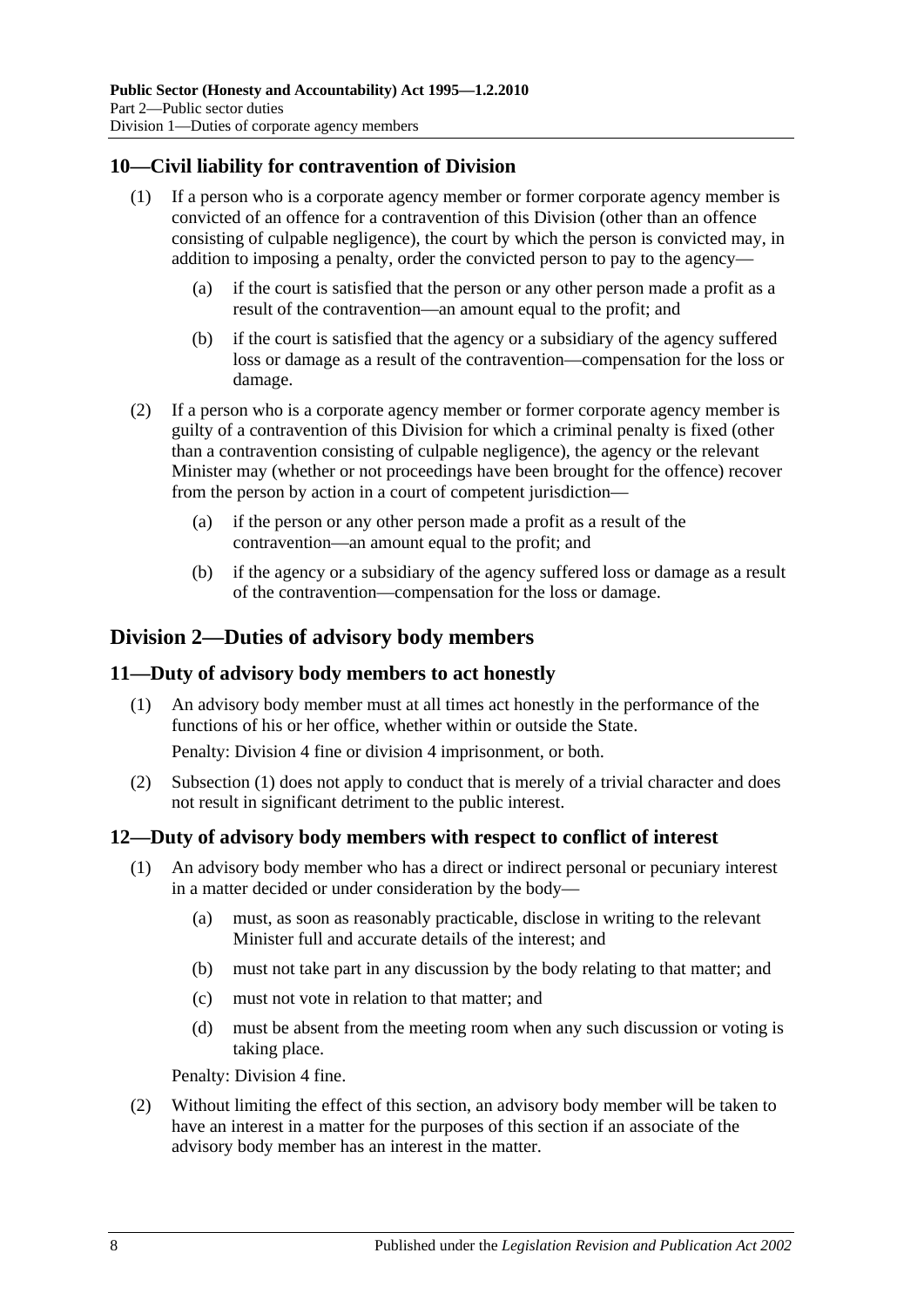(3) This section does not apply in relation to a matter in which an advisory body member has an interest while the member remains unaware that he or she has an interest in the matter, but in any proceedings against the advisory body member the burden will lie on the advisory body member to prove that he or she was not, at the material time, aware of his or her interest.

#### <span id="page-8-0"></span>**13—Removal of advisory body members**

Non-compliance by an advisory body member with a duty imposed by this Division constitutes a ground for removal of the member from office.

#### <span id="page-8-1"></span>**14—Civil liability for contravention of Division**

- (1) If a person who is an advisory body member or former advisory body member is convicted of an offence for a contravention of this Division, the court by which the person is convicted may, in addition to imposing a penalty, order the convicted person to pay to the relevant Minister—
	- (a) if the court is satisfied that the person or any other person made a profit as a result of the contravention—an amount equal to the profit; and
	- (b) if the court is satisfied that any loss or damage has been suffered as a result of the contravention—compensation for the loss or damage.
- (2) If a person who is an advisory body member or former advisory body member is guilty of a contravention of this Division, the relevant Minister may (whether or not proceedings have been brought for the offence) recover from the person by action in a court of competent jurisdiction—
	- (a) if the person or any other person made a profit as a result of the contravention—an amount equal to the profit; and
	- (b) if any loss or damage has been suffered as a result of the contravention—compensation for the loss or damage.

## <span id="page-8-2"></span>**Division 3—Duties of senior officials**

#### <span id="page-8-3"></span>**15—Application of Division**

This Division does not apply to a senior official if provisions of the *[Public](http://www.legislation.sa.gov.au/index.aspx?action=legref&type=act&legtitle=Public%20Corporations%20Act%201993)  [Corporations Act](http://www.legislation.sa.gov.au/index.aspx?action=legref&type=act&legtitle=Public%20Corporations%20Act%201993) 1993* apply to the senior official.

#### <span id="page-8-6"></span><span id="page-8-4"></span>**16—Duty of senior official to act honestly**

(1) A senior official must at all times act honestly in the performance of his or her duties, whether within or outside the State.

Penalty: Division 4 fine or division 4 imprisonment, or both.

(2) [Subsection](#page-8-6) (1) does not apply to conduct that is merely of a trivial character and does not result in significant detriment to the public interest.

#### <span id="page-8-8"></span><span id="page-8-5"></span>**17—Duty of senior officials with respect to conflict of interest**

- <span id="page-8-7"></span>(1) A senior official must—
	- (a) on appointment as a senior official, disclose his or her pecuniary interests to the relevant Minister in writing in accordance with the regulations; and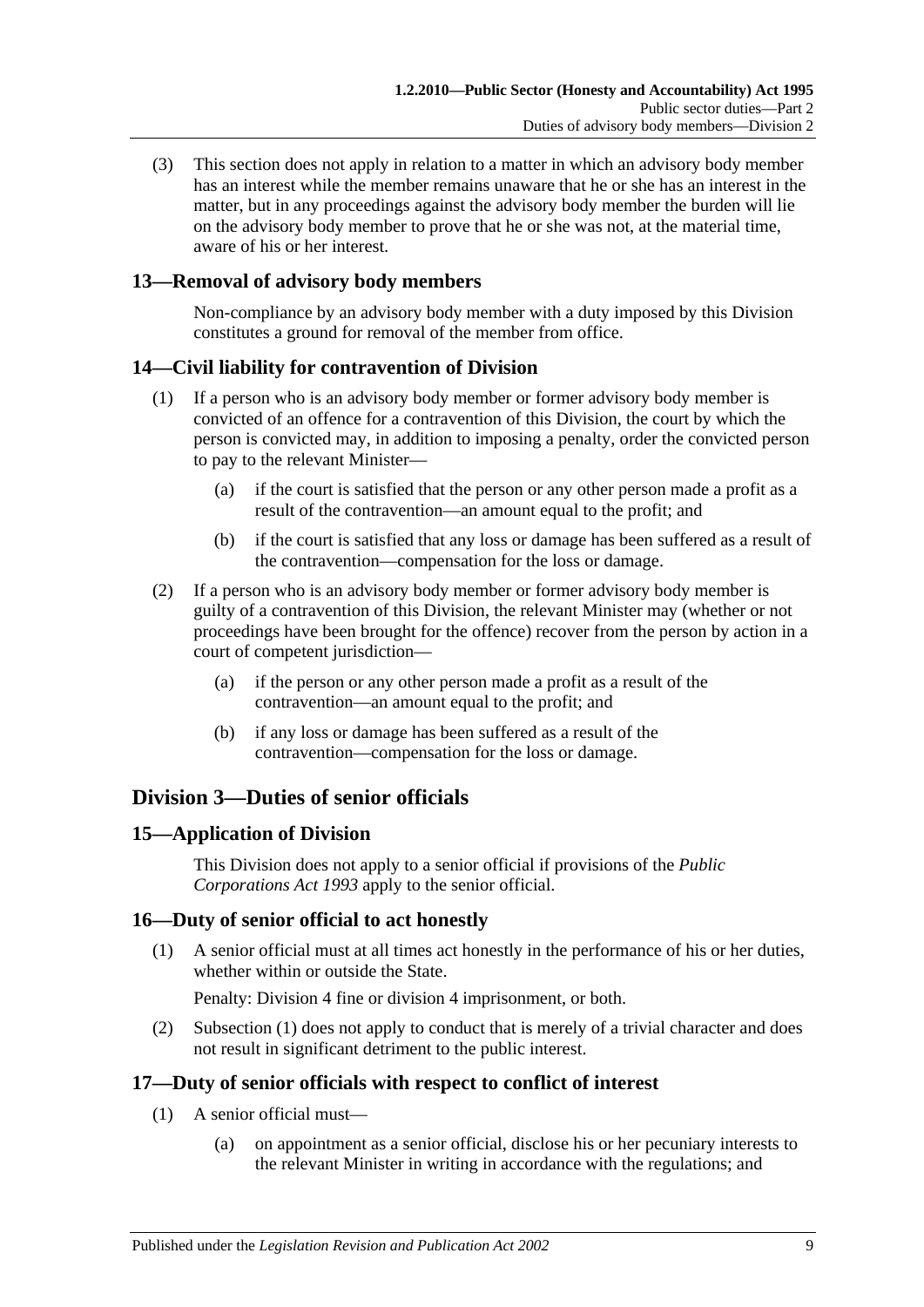- <span id="page-9-1"></span>(b) on acquiring any further pecuniary interest of a kind specified in the regulations, disclose the pecuniary interest to the relevant Minister in writing in accordance with the regulations; and
- (c) if a pecuniary interest (whether or not required to be disclosed under [paragraph](#page-8-7) (a) or [\(b\)\)](#page-9-1) or other personal interest of the senior official conflicts or may conflict with his or her duties—
	- (i) disclose in writing to the relevant Minister the nature of the interest and the conflict or potential conflict; and
	- (ii) not take action or further action in relation to the matter except as authorised in writing by the relevant Minister.

Penalty: Division 4 fine.

- (2) [Subsection](#page-8-7)  $(1)(a)$  applies to a person who is a senior official on the commencement of this section as if the requirement to disclose interests on appointment as a senior official were a requirement to disclose the interests within one month after that commencement.
- (3) A senior official must comply with any written directions given by the relevant Minister to resolve a conflict between the senior official's duties and a pecuniary or other personal interest.

Penalty: Division 4 fine.

- (4) Without limiting the effect of this section, a senior official will be taken to have an interest in a matter for the purposes of this section if an associate of the senior official has an interest in the matter.
- (5) If a senior official makes a disclosure of interest and complies with the other requirements of [subsection](#page-8-8) (1) in respect of a proposed contract—
	- (a) the contract is not liable to be avoided; and
	- (b) the senior official is not liable to account for profits derived from the contract.
- <span id="page-9-2"></span>(6) If a senior official fails to make a disclosure of interest or fails to comply with any other requirement of [subsection](#page-8-8) (1) in respect of a proposed contract, the contract is liable to be avoided by the relevant Minister.
- (7) A contract may not be avoided under [subsection](#page-9-2) (6) if a person has acquired an interest in property the subject of the contract in good faith for valuable consideration and without notice of the contravention.
- (8) This section does not apply in relation to a conflict or potential conflict between a senior official's duties and a pecuniary or other personal interest while the senior official remains unaware of the conflict or potential conflict, but in any proceedings against the senior official the burden will lie on the senior official to prove that he or she was not, at the material time, aware of the conflict or potential conflict.

## <span id="page-9-0"></span>**18—Civil liability for contravention of Division**

- (1) If a person is convicted of an offence against this Division, the court by which the person is convicted may, in addition to imposing a penalty, order the convicted person to pay to the relevant Minister—
	- (a) if the court is satisfied that the person or any other person made a profit as a result of the contravention—an amount equal to the profit; and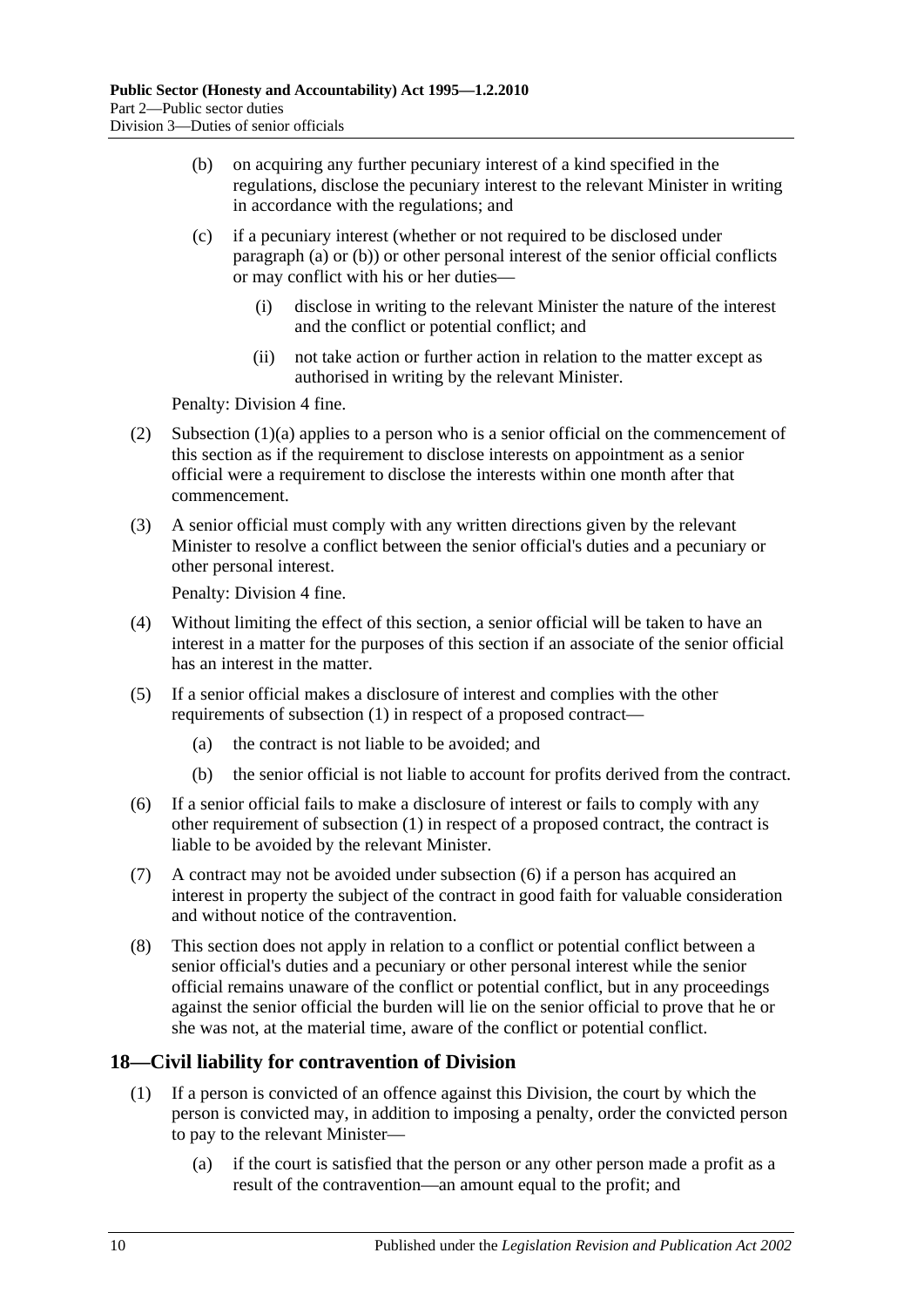- (b) if the court is satisfied that any loss or damage has been suffered as a result of the contravention—compensation for the loss or damage.
- (2) If a person contravenes this Division, the relevant Minister may (whether or not proceedings have been brought for the offence) recover from the person by action in a court of competent jurisdiction—
	- (a) if the person or any other person made a profit as a result of the contravention—an amount equal to the profit; and
	- (b) if any loss or damage has been suffered as a result of the contravention—compensation for the loss or damage.

## <span id="page-10-0"></span>**Division 4—Duties of corporate agency executives**

#### <span id="page-10-1"></span>**19—Application of Division**

- (1) This Division does not apply to a corporate agency executive if provisions of the *[Public Corporations Act](http://www.legislation.sa.gov.au/index.aspx?action=legref&type=act&legtitle=Public%20Corporations%20Act%201993) 1993* apply to the public sector agency.
- (2) [Sections](#page-10-2) 20 and [23](#page-11-1) do not apply to a corporate agency executive who is a senior official.

#### <span id="page-10-4"></span><span id="page-10-2"></span>**20—Duty of corporate agency executives to act honestly**

(1) A corporate agency executive must at all times act honestly in the performance of his or her duties, whether within or outside the State.

Penalty: Division 4 fine or division 4 imprisonment, or both.

(2) [Subsection](#page-10-4) (1) does not apply to conduct that is merely of a trivial character and does not result in significant detriment to the public interest.

#### <span id="page-10-3"></span>**21—Duty of corporate agency executives not to be involved in unauthorised transactions with agency or subsidiary**

- <span id="page-10-5"></span>(1) Neither a corporate agency executive nor an associate of a corporate agency executive may, without the approval of the relevant Minister, be directly or indirectly involved in a transaction with the agency or any subsidiary of the agency.
- (2) A person will be treated as being indirectly involved in a transaction for the purposes of [subsection](#page-10-5) (1)—
	- (a) if the person initiates, promotes or takes any part in negotiations or steps leading to the making of the transaction with a view to that person or an associate of that person gaining some financial or other benefit (whether immediately or at a time after the making of the transaction); and
	- (b) despite the fact that neither that person nor an agent, nominee or trustee of that person becomes a party to the transaction.
- (3) [Subsection](#page-10-5) (1) does not apply—
	- (a) to the provision of services by the agency or any subsidiary of the agency in the ordinary course of its ordinary business and on ordinary terms; or
	- (b) to the employment of a person under a contract of service with the agency or a subsidiary of the agency or to a transaction that is ancillary or incidental to such employment; or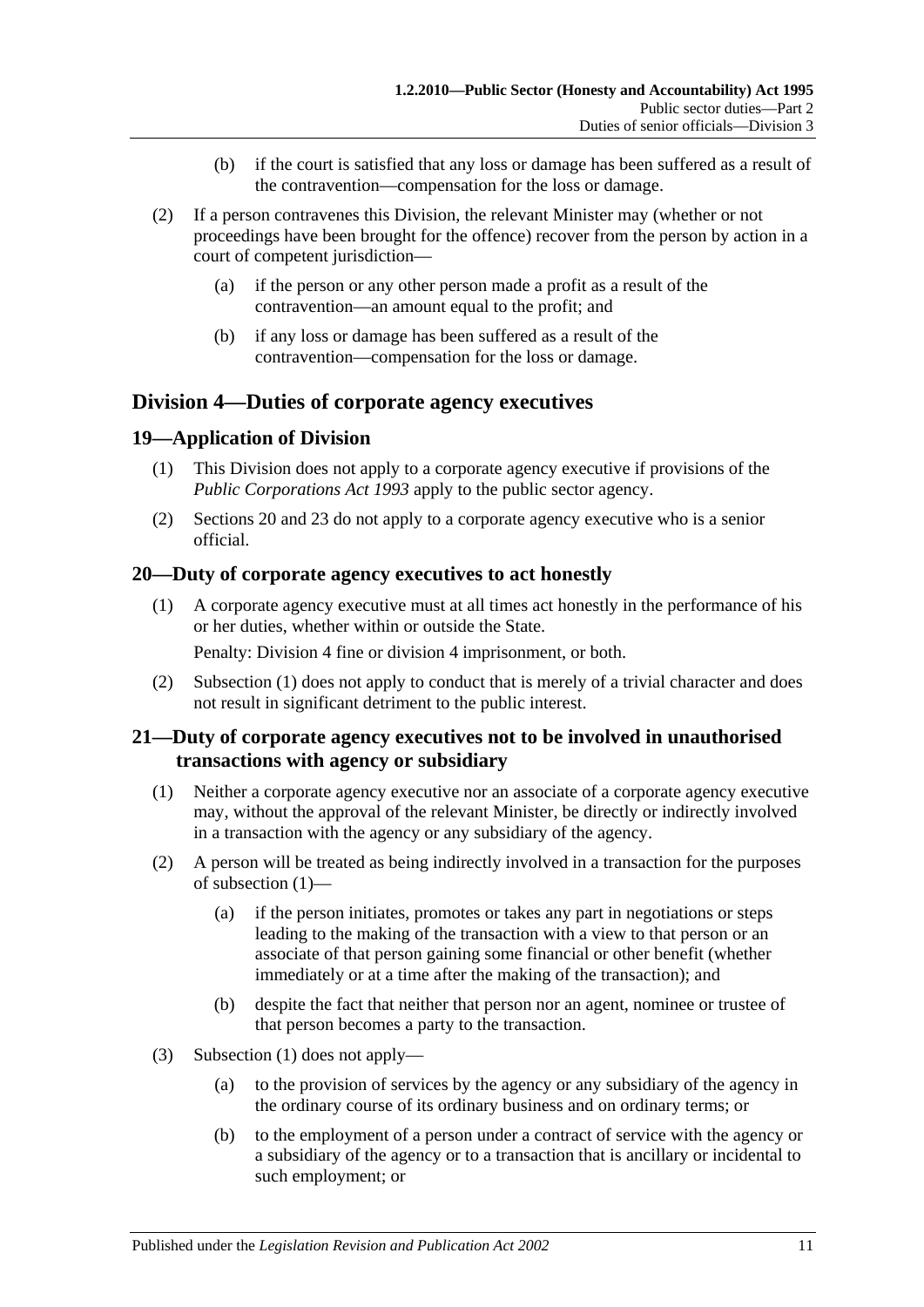- (c) to transactions of a prescribed class.
- <span id="page-11-2"></span>(4) If a transaction is made with an agency or any subsidiary of the agency in contravention of [subsection](#page-10-5) (1), the transaction is liable to be avoided by the agency or by the relevant Minister.
- (5) A transaction may not be avoided under [subsection](#page-11-2) (4) if a person has acquired an interest in property the subject of the transaction in good faith for valuable consideration and without notice of the contravention.
- (6) A corporate agency executive must not counsel, procure, induce or be in any way (whether by act or omission or directly or indirectly) knowingly concerned in, or party to, a contravention of [subsection](#page-10-5) (1).

Penalty:

If an intention to deceive or defraud is proved—Division 4 fine or division 4 imprisonment, or both.

In any other case—Division 6 fine.

#### <span id="page-11-0"></span>**22—Duty of corporate agency executives not to have unauthorised interest in agency or subsidiary**

- <span id="page-11-3"></span>(1) Neither a corporate agency executive nor an associate of a corporate agency executive may, without the approval of the relevant Minister—
	- (a) have or acquire a beneficial interest in shares in, debentures of or managed investment schemes of the agency or any subsidiary of the agency; or
	- (b) have or hold or acquire (whether alone or with another person or persons) a right or option in respect of the acquisition or disposal of shares in, debentures of or interests in managed investment schemes of the agency or any subsidiary of the agency; or
	- (c) be a party to, or entitled to a benefit under, a contract under which a person has a right to call for or make delivery of shares in, debentures of or interests in managed investment schemes of the agency or any subsidiary of the agency.
- (2) A corporate agency executive must not counsel, procure, induce or be in any way (whether by act or omission or directly or indirectly) knowingly concerned in, or party to, a contravention of [subsection](#page-11-3) (1).

Penalty:

If an intention to deceive or defraud is proved—Division 4 fine or division 4 imprisonment, or both.

In any other case—Division 6 fine.

#### <span id="page-11-4"></span><span id="page-11-1"></span>**23—Duty of corporate agency executives with respect to conflict of interest**

- (1) If a corporate agency executive has a pecuniary or other personal interest that conflicts or may conflict with the executive's duties, the executive must disclose in writing to the agency the nature of the interest and the conflict or potential conflict.
- (2) A corporate agency executive must comply with any written directions given by the agency to resolve a conflict between the executive's duties and a pecuniary or other personal interest.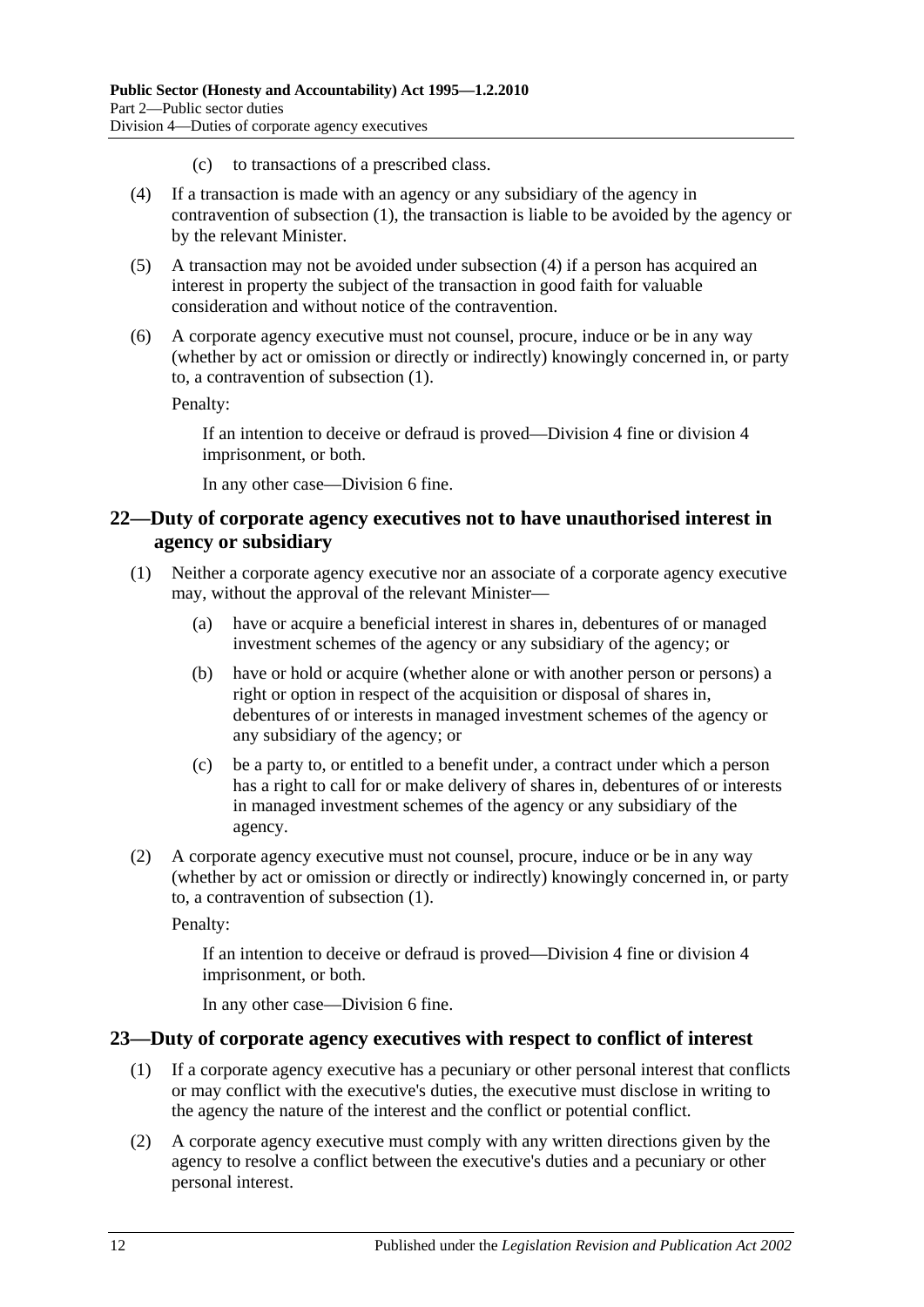- (3) Without limiting the effect of this section, a corporate agency executive will be taken to have an interest in a matter for the purposes of this section if an associate of the executive has an interest in the matter.
- (4) Failure by a corporate agency executive to comply with this section constitutes grounds for termination of the executive's employment (but this does not derogate from any statutory provisions or other law governing the process for discipline or termination of employment of an employee).
- (5) If a corporate agency executive makes a disclosure of interest under [subsection](#page-11-4) (1) in respect of a proposed contract—
	- (a) the contract is not liable to be avoided; and
	- (b) the executive is not liable to account for profits derived from the contract.
- <span id="page-12-3"></span>(6) If a corporate agency executive fails to make a disclosure of interest under [subsection](#page-11-4) (1) in respect of a proposed contract, the contract is liable to be avoided by the relevant Minister.
- (7) A contract may not be avoided under [subsection](#page-12-3) (6) if a person has acquired an interest in property the subject of the contract in good faith for valuable consideration and without notice of the contravention.
- (8) This section does not apply in relation to a conflict or potential conflict between a corporate agency executive's duties and a pecuniary or other personal interest while the executive remains unaware of the conflict or potential conflict, but in any proceedings against the executive the burden will lie on the executive to prove that he or she was not, at the material time, aware of the conflict or potential conflict.

## <span id="page-12-0"></span>**24—Civil liability for contravention of Division**

- (1) If a person is convicted of an offence against this Division, the court by which the person is convicted may, in addition to imposing a penalty, order the convicted person to pay to the relevant Minister—
	- (a) if the court is satisfied that the person or any other person made a profit as a result of the contravention—an amount equal to the profit; and
	- (b) if the court is satisfied that any loss or damage has been suffered as a result of the contravention—compensation for the loss or damage.
- (2) If a person contravenes this Division, the relevant Minister may (whether or not proceedings have been brought for an offence) recover from the person by action in a court of competent jurisdiction—
	- (a) if the person or any other person made a profit as a result of the contravention—an amount equal to the profit; and
	- (b) if any loss or damage has been suffered as a result of the contravention—compensation for the loss or damage.

## <span id="page-12-1"></span>**Division 5—Duties of public sector employees**

## <span id="page-12-2"></span>**25—Application of Division**

This Division does not apply to a public sector employee if [Division 3,](#page-8-2) [Division 4](#page-10-0) or provisions of the *[Public Corporations Act](http://www.legislation.sa.gov.au/index.aspx?action=legref&type=act&legtitle=Public%20Corporations%20Act%201993) 1993* apply to the employee.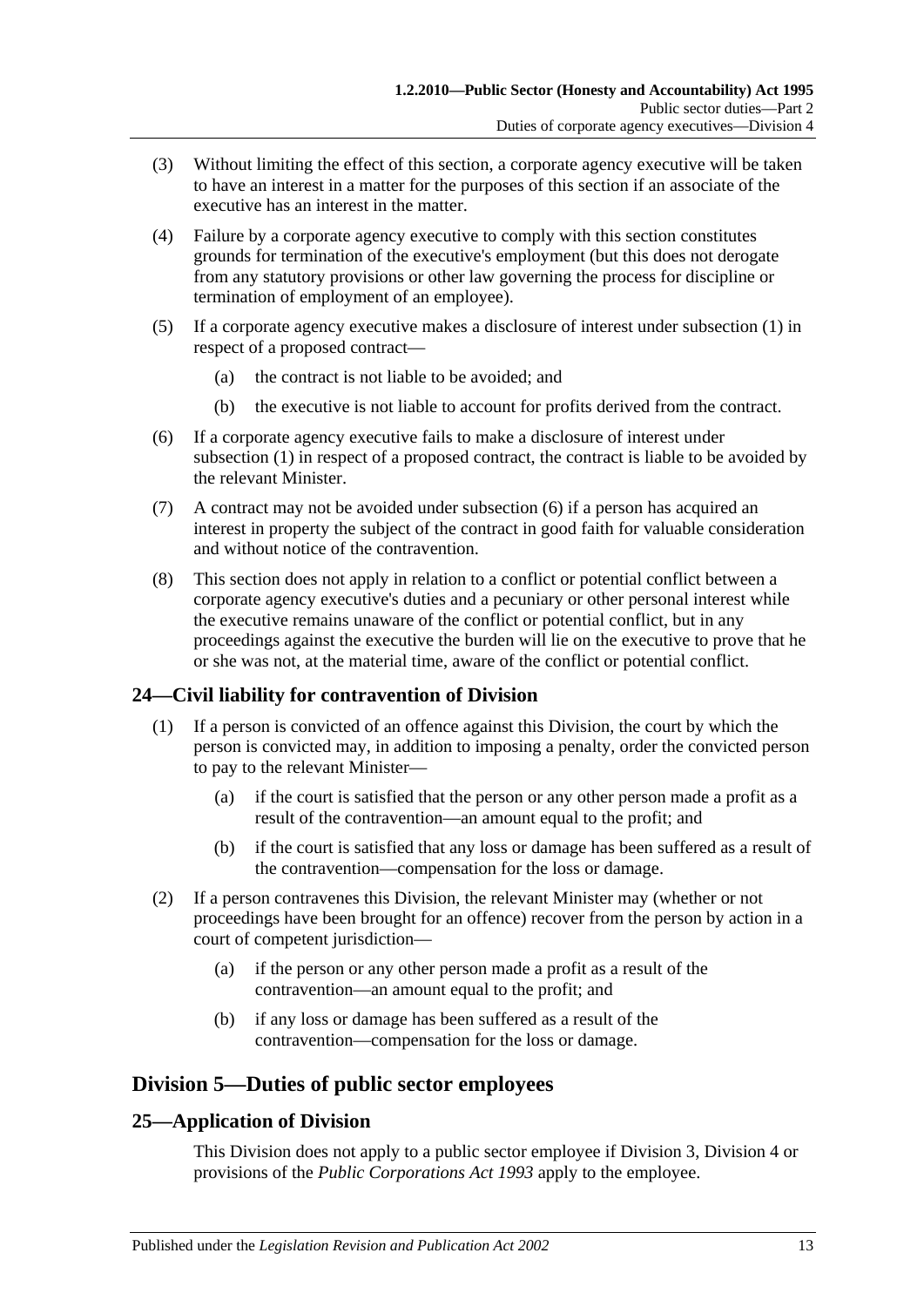#### <span id="page-13-2"></span><span id="page-13-0"></span>**26—Duty of employees to act honestly**

(1) A public sector employee must at all times act honestly in the performance of his or her duties, whether within or outside the State.

Penalty: Division 4 fine or division 4 imprisonment, or both.

(2) [Subsection](#page-13-2) (1) does not apply to conduct that is merely of a trivial character and does not result in significant detriment to the public interest.

#### <span id="page-13-3"></span><span id="page-13-1"></span>**27—Duty of employees with respect to conflict of interest**

- (1) If a public sector employee has a pecuniary or other personal interest that conflicts or may conflict with the employee's duties, the employee must disclose in writing to the relevant authority the nature of the interest and the conflict or potential conflict.
- (2) A public sector employee must comply with any written directions given by the relevant authority to resolve a conflict between the employee's duties and a pecuniary or other personal interest.
- (3) Without limiting the effect of this section, a public sector employee will be taken to have an interest in a matter for the purposes of this section if an associate of the employee has an interest in the matter.
- (4) Failure by an employee to comply with this section constitutes grounds for termination of the employee's employment (but this does not derogate from any statutory provisions or other law governing the process for discipline or termination of employment of an employee).
- (5) If an employee makes a disclosure of interest under [subsection](#page-13-3) (1) in respect of a proposed contract—
	- (a) the contract is not liable to be avoided; and
	- (b) the employee is not liable to account for profits derived from the contract.
- <span id="page-13-4"></span>(6) If an employee fails to make a disclosure of interest under [subsection](#page-13-3) (1) in respect of a proposed contract, the contract is liable to be avoided by the relevant Minister.
- (7) A contract may not be avoided under [subsection](#page-13-4) (6) if a person has acquired an interest in property the subject of the contract in good faith for valuable consideration and without notice of the contravention.
- (8) This section does not apply in relation to a conflict or potential conflict between an employee's duties and a pecuniary or other personal interest while the employee remains unaware of the conflict or potential conflict, but in any proceedings against the employee the burden will lie on the employee to prove that he or she was not, at the material time, aware of the conflict or potential conflict.
- (9) In this section—

*relevant authority* means—

- (a) in relation to an employee employed by or in a public sector agency with a chief executive (or acting chief executive)—the chief executive (or acting chief executive) of the agency; or
- (b) in any other case—the relevant Minister or the nominee of the relevant Minister.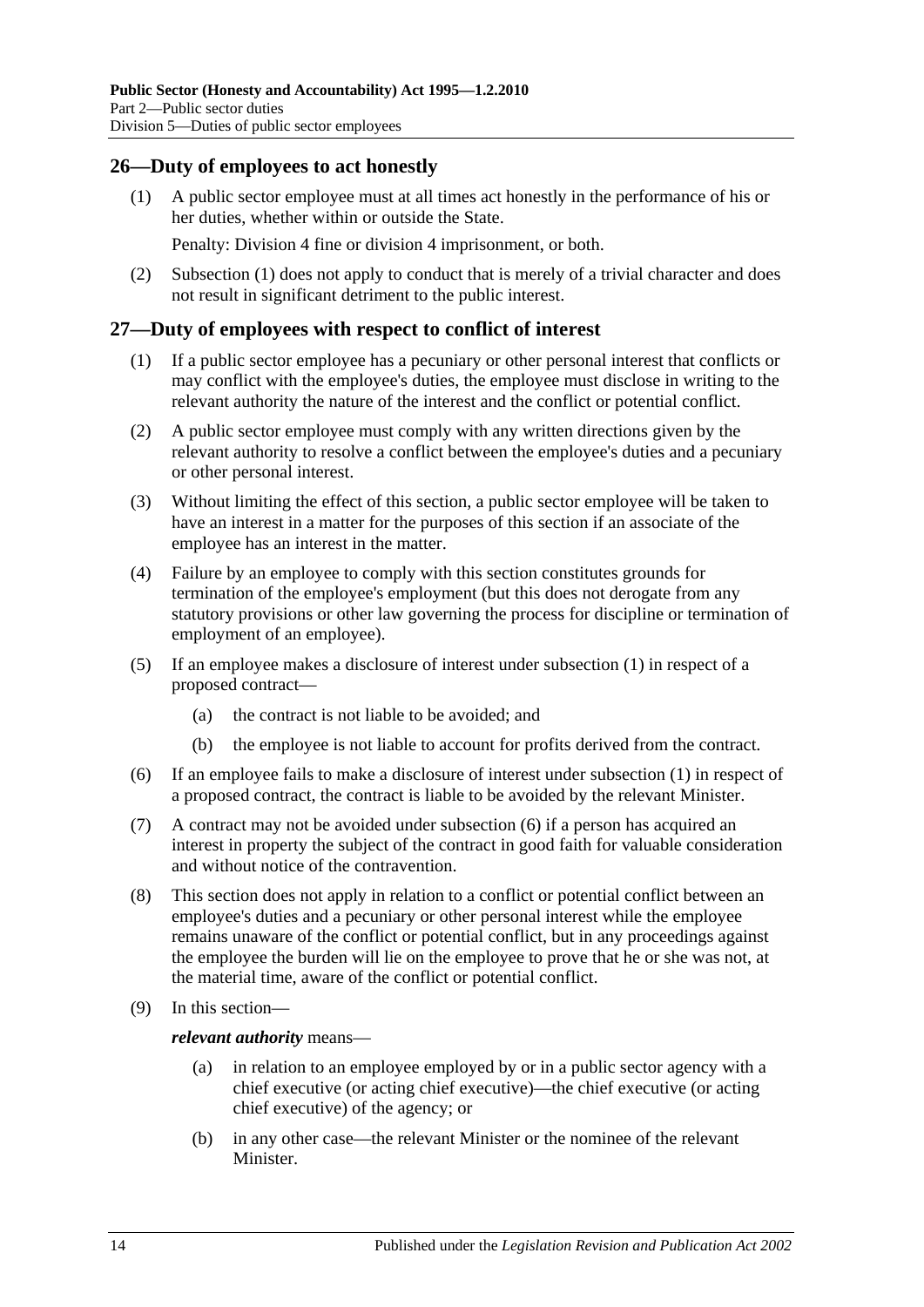#### <span id="page-14-0"></span>**28—Civil liability for contravention of Division**

- (1) If a person is convicted of an offence against this Division, the court by which the person is convicted may, in addition to imposing a penalty, order the convicted person to pay to the relevant Minister—
	- (a) if the court is satisfied that the person or any other person made a profit as a result of the contravention—an amount equal to the profit; and
	- (b) if the court is satisfied that any loss or damage has been suffered as a result of the contravention—compensation for the loss or damage.
- (2) If a person contravenes this Division, the relevant Minister may (whether or not proceedings have been brought for an offence) recover from the person by action in a court of competent jurisdiction—
	- (a) if the person or any other person made a profit as a result of the contravention—an amount equal to the profit; and
	- (b) if any loss or damage has been suffered as a result of the contravention—compensation for the loss or damage.

## <span id="page-14-1"></span>**Division 6—Duties of persons performing contract work**

#### <span id="page-14-4"></span><span id="page-14-2"></span>**29—Duty of persons performing contract work to act honestly**

(1) A person performing contract work for a public sector agency or the Crown must at all times act honestly in the performance of that work, whether within or outside the State.

Penalty: Division 4 fine or division 4 imprisonment, or both.

(2) [Subsection](#page-14-4) (1) does not apply to conduct that is merely of a trivial character and does not result in significant detriment to the public interest.

#### <span id="page-14-3"></span>**30—Duty of persons performing contract work with respect to conflict of interest**

- <span id="page-14-5"></span>(1) If a person performing contract work for a public sector agency or the Crown has a pecuniary or other personal interest that conflicts or may conflict with duties that the person has in that capacity and the conflict relates to a contract or proposed contract binding the agency or the Crown (other than the contract for the performance of the contract work), the person must—
	- (a) disclose in writing to the relevant authority the nature of the interest and the conflict or potential conflict; and
	- (b) not take action or further action in relation to the matter except as authorised in writing by the relevant authority.

Penalty: Division 4 fine.

(2) Without limiting the effect of this section, a person will be taken to have an interest in a matter for the purposes of this section if an associate of the person has an interest in the matter.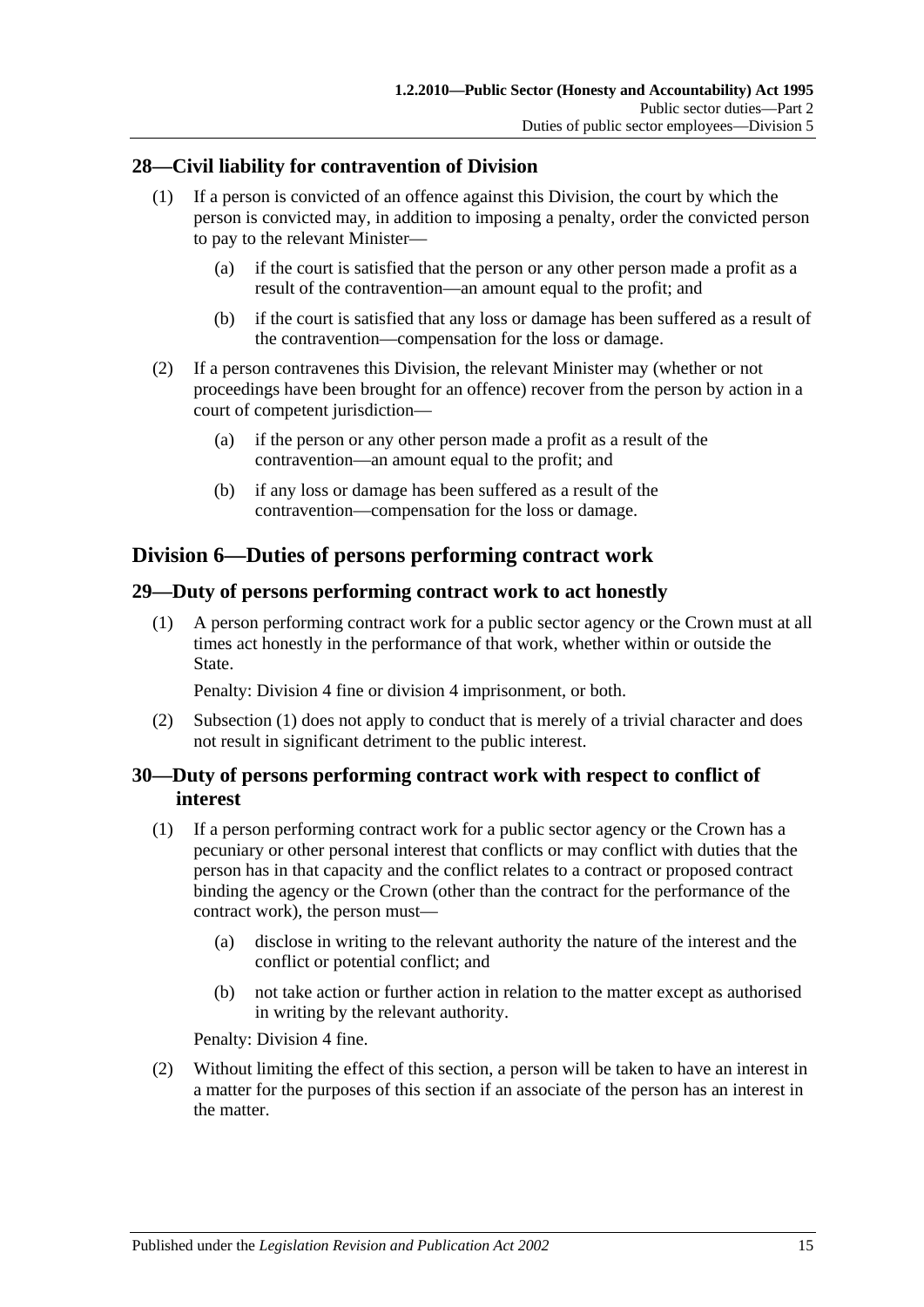- (3) If a person performing contract work for a public sector agency or the Crown makes a disclosure of interest under [subsection](#page-14-5) (1) in respect of a proposed contract—
	- (a) the contract is not liable to be avoided; and
	- (b) the person is not liable to account for profits derived from the contract.
- <span id="page-15-1"></span>(4) If a person performing contract work for a public sector agency or the Crown fails to make a disclosure of interest under [subsection](#page-14-5) (1) in respect of a proposed contract, the contract is liable to be avoided by the relevant Minister.
- (5) A contract may not be avoided under [subsection](#page-15-1) (4) if a person has acquired an interest in property the subject of the contract in good faith for valuable consideration and without notice of the contravention.
- (6) This section does not apply in relation to a conflict or potential conflict between a person's duties and a pecuniary or other personal interest while the person remains unaware of the conflict or potential conflict, but in any proceedings against the person the burden will lie on the person to prove that he or she was not, at the material time, aware of the conflict or potential conflict.
- (7) In this section—

#### *relevant authority* means—

- (a) in relation to a person performing contract work for a public sector agency with a chief executive (or acting chief executive)—the chief executive (or acting chief executive) of the agency; or
- (b) in any other case—the relevant Minister or the nominee of the relevant Minister.

#### <span id="page-15-0"></span>**31—Civil liability for contravention of Division**

- (1) If a person is convicted of an offence against this Division, the court by which the person is convicted may, in addition to imposing a penalty, order the convicted person to pay to the relevant Minister—
	- (a) if the court is satisfied that the person or any other person made a profit as a result of the contravention—an amount equal to the profit; and
	- (b) if the court is satisfied that any loss or damage has been suffered as a result of the contravention—compensation for the loss or damage.
- (2) If a person contravenes this Division, the relevant Minister may (whether or not proceedings have been brought for the offence) recover from the person by action in a court of competent jurisdiction—
	- (a) if the person or any other person made a profit as a result of the contravention—an amount equal to the profit; and
	- (b) if any loss or damage has been suffered as a result of the contravention—compensation for the loss or damage.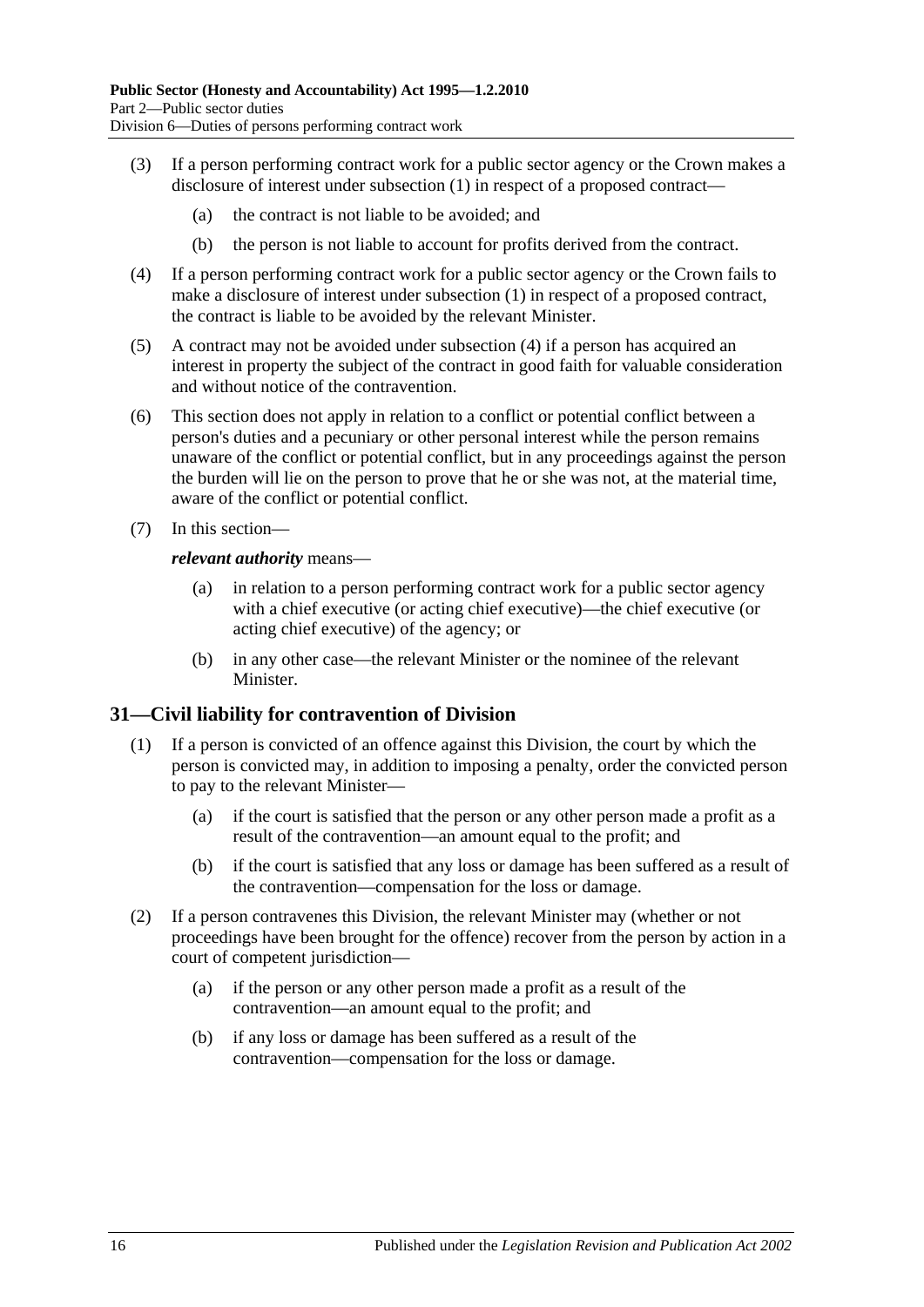## <span id="page-16-0"></span>**Division 7—Exemptions**

#### <span id="page-16-1"></span>**32—Exemptions**

The Governor may, by regulation, exempt a person or class of persons, conditionally or unconditionally, from the application of a provision of this Part.

## <span id="page-16-2"></span>**Part 3—Miscellaneous**

#### <span id="page-16-3"></span>**33—Proceedings for offences**

- (1) Proceedings may not be brought for an offence against this Act except with the consent of the Director of Public Prosecutions.
- (2) Notwithstanding any other Act, proceedings for a summary offence against this Act may be brought within the period of 3 years after the date on which the offence is alleged to have been committed or, with the consent of the Director of Public Prosecutions, at any later time.
- (3) A document purporting to be a consent of the Director of Public Prosecutions given under this section is, in the absence of proof to the contrary, proof of the consent.

#### <span id="page-16-4"></span>**34—Regulations**

- (1) The Governor may make such regulations as are contemplated by this Act, or as are necessary or expedient for the purposes of this Act.
- (2) A regulation—
	- (a) may be of general or limited application and may vary in operation according to factors stated in the regulation; and
	- (b) may leave a matter or thing to be determined, dispensed with, regulated or prohibited according to the discretion of the Minister, the Commissioner for Public Sector Employment or a chief executive of a public sector agency, either generally or in a particular case or class of cases; and
	- (c) may impose a penalty not exceeding a Division 8 fine for contravention of, or non-compliance with, the regulation.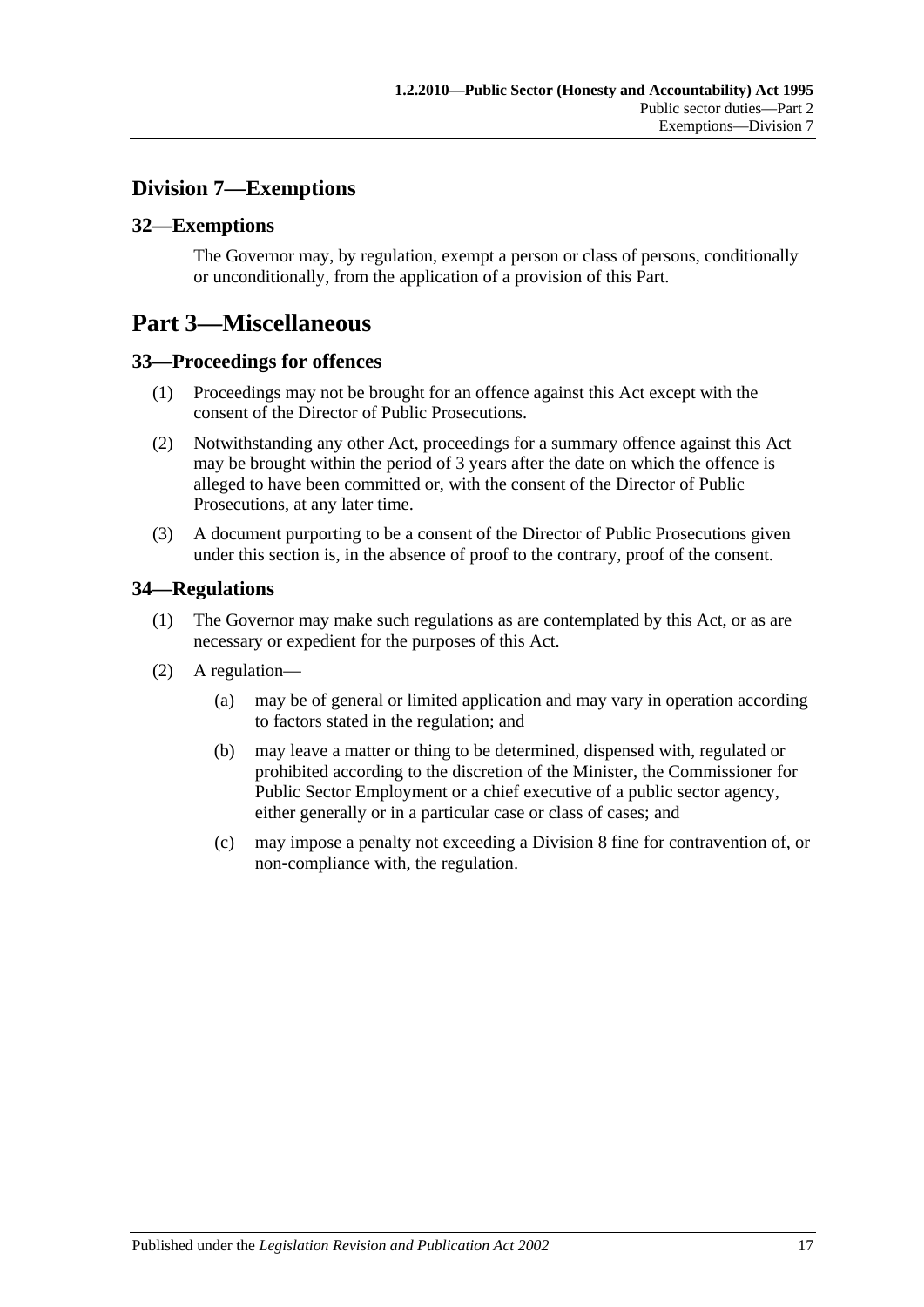# <span id="page-17-0"></span>**Legislative history**

#### **Notes**

- Please note—References in the legislation to other legislation or instruments or to titles of bodies or offices are not automatically updated as part of the program for the revision and publication of legislation and therefore may be obsolete.
- Earlier versions of this Act (historical versions) are listed at the end of the legislative history.
- For further information relating to the Act and subordinate legislation made under the Act see the Index of South Australian Statutes or www.legislation.sa.gov.au.

## **Formerly**

*Public Sector Management Act 1995*

## **Legislation repealed by principal Act**

The *Public Sector (Honesty and Accountability) Act 1995* repealed the following:

*Government Management and Employment Act 1985*

## **Legislation amended by principal Act**

The *Public Sector (Honesty and Accountability) Act 1995* amended the following: *Industrial and Employee Relations Act 1994*

## **Principal Act and amendments**

New entries appear in bold.

| Year    | N <sub>0</sub> | Title                                                                                             | Assent     | Commencement                                                                                                                                                           |
|---------|----------------|---------------------------------------------------------------------------------------------------|------------|------------------------------------------------------------------------------------------------------------------------------------------------------------------------|
| 1995    | 39             | Public Sector Management Act 1995                                                                 | 4.5.1995   | 17.7.1995 (Gazette 13.7.1995 p54)                                                                                                                                      |
| 1998    | 17             | <b>Public Sector Management</b><br>(Incompatible Public Offices)<br>Amendment Act 1998            | 2.4.1998   | 30.4.1998 (Gazette 30.4.1998 p2022)                                                                                                                                    |
| 2003    | 36             | <b>Statutes Amendment (Honesty and</b><br>Accountability in Government) Act<br>2003               | 31.7.2003  | Pt 5 (ss $18-29-29.4.2004$ (Gazette<br>29.4.2004 p1173) except new ss 6H & 6L<br>(as inserted by s 21) and s $28-31.7.2005$<br>$(s 7(5)$ Acts Interpretation Act 1915) |
| 2003    | 44             | <i>Statute Law Revision Act 2003</i>                                                              | 23.10.2003 | Sch 1-24.11.2003 ( <i>Gazette 13.11.2003</i><br><i>p4048</i> )                                                                                                         |
| 2005 25 |                | <b>Public Sector Management (Chief</b><br><i>Executive Accountability</i> ) Amendment<br>Act 2005 | 9.6.2005   | 9.6.2005                                                                                                                                                               |
| 2006    | 41             | <b>Statutes Amendment (Public Sector</b><br>Employment) Act 2006                                  | 14.12.2006 | Pt 16 (s $73$ )-1.4.2007 ( <i>Gazette</i><br>29.3.2007 p930)                                                                                                           |
| 2006    | 43             | <b>Statutes Amendment (Domestic</b><br>Partners) Act 2006                                         | 14.12.2006 | Pt 71 (s 181)-1.6.2007 ( <i>Gazette</i><br>26.4.2007 p1352)                                                                                                            |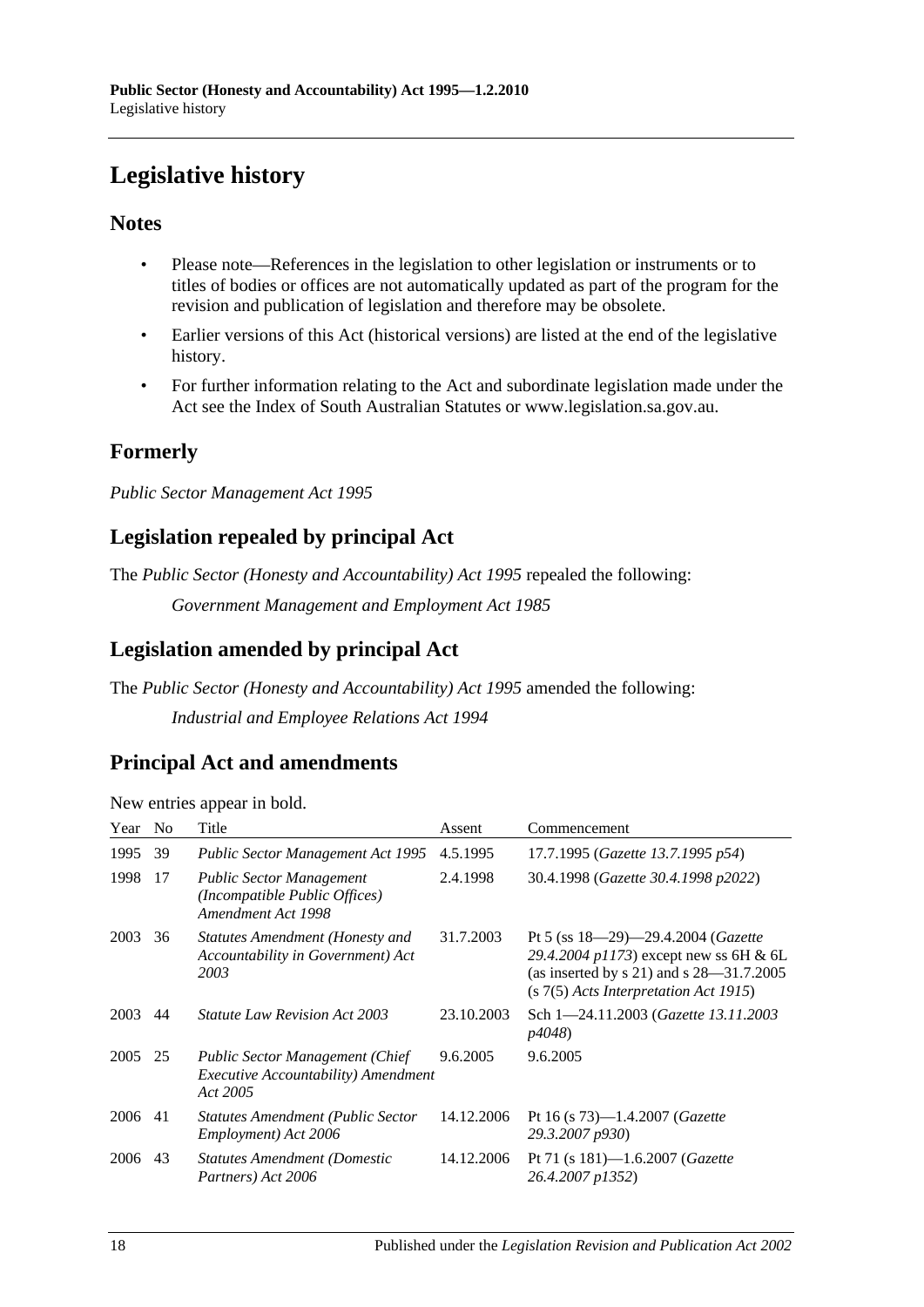| 2007        | 25  | <b>Protective Security Act 2007</b>                                      | 26.7.2007 | Sch 1 (cl 30)—28.4.2008 ( <i>Gazette</i><br>$3.4.2008$ p $1183$ |
|-------------|-----|--------------------------------------------------------------------------|-----------|-----------------------------------------------------------------|
| <b>2009</b> | -38 | <b>Public Sector Management</b><br>(Consequential) Amendment Act<br>2009 | 23.7.2009 | 1.2.2010 (Gazette 28.1.2010 p319)                               |

## **Provisions amended**

New entries appear in bold.

Entries that relate to provisions that have been deleted appear in italics.

| Provision                                   | How varied                                           | Commencement |  |
|---------------------------------------------|------------------------------------------------------|--------------|--|
| Long title                                  | amended by 44/2003 s 3(1) (Sch 1)                    | 24.11.2003   |  |
|                                             | substituted by 38/2009 s 4                           | 1.2.2010     |  |
| Pt1                                         |                                                      |              |  |
| s <sub>1</sub>                              | amended by 38/2009 s 5                               | 1.2.2010     |  |
| s <sub>2</sub>                              | deleted by $44/2003$ s $3(1)$ (Sch 1)                | 24.11.2003   |  |
| s <sub>2</sub>                              | s 3 redesignated as s 2 by $38/2009$ s $6(11)$       | 1.2.2010     |  |
| s <sub>2</sub>                              |                                                      |              |  |
| s(2(1))                                     |                                                      |              |  |
| administrative<br>decision                  | amended by $36/2003 s 18(a)$                         | 29.4.2004    |  |
|                                             | deleted by $38/2009 s 6(1)$                          | 1.2.2010     |  |
|                                             | administrative unitsubstituted by $38/2009$ s $6(1)$ | 1.2.2010     |  |
| advisory body                               | inserted by 36/2003 s 18(b)                          | 29.4.2004    |  |
| beneficiary                                 | inserted by 36/2003 s 18(b)                          | 29.4.2004    |  |
| casual position                             | deleted by $38/2009 s 6(2)$                          | 1.2.2010     |  |
| <b>Chief Executive</b>                      | deleted by $38/2009 s 6(2)$                          | 1.2.2010     |  |
| the Commissioner                            | deleted by $38/2009 s 6(2)$                          | 1.2.2010     |  |
| contractor                                  | inserted by $36/2003$ s $18(c)$                      | 29.4.2004    |  |
| contract work                               | inserted by $36/2003$ s $18(c)$                      | 29.4.2004    |  |
| corporate agency<br>executive               | inserted by $36/2003$ s $18(c)$                      | 29.4.2004    |  |
| corporate agency<br>member                  | inserted by $36/2003$ s $18(c)$                      | 29.4.2004    |  |
| debenture                                   | inserted by $36/2003$ s $18(c)$                      | 29.4.2004    |  |
| the Disciplinary<br><b>Appeals Tribunal</b> | deleted by $38/2009 s 6(3)$                          | 1.2.2010     |  |
| domestic partner                            | inserted by $43/2006$ s $181(1)$                     | 1.6.2007     |  |
| effective service                           | deleted by $38/2009 s 6(4)$                          | 1.2.2010     |  |
| employee                                    | deleted by $38/2009 s 6(4)$                          | 1.2.2010     |  |
| executive                                   | deleted by $38/2009 s 6(4)$                          | 1.2.2010     |  |
| managed<br>investment scheme                | inserted by $36/2003$ s $18(d)$                      | 29.4.2004    |  |
| merit                                       | deleted by $38/2009 s 6(5)$                          | 1.2.2010     |  |
| the Minister                                | deleted by $38/2009 s 6(5)$                          | 1.2.2010     |  |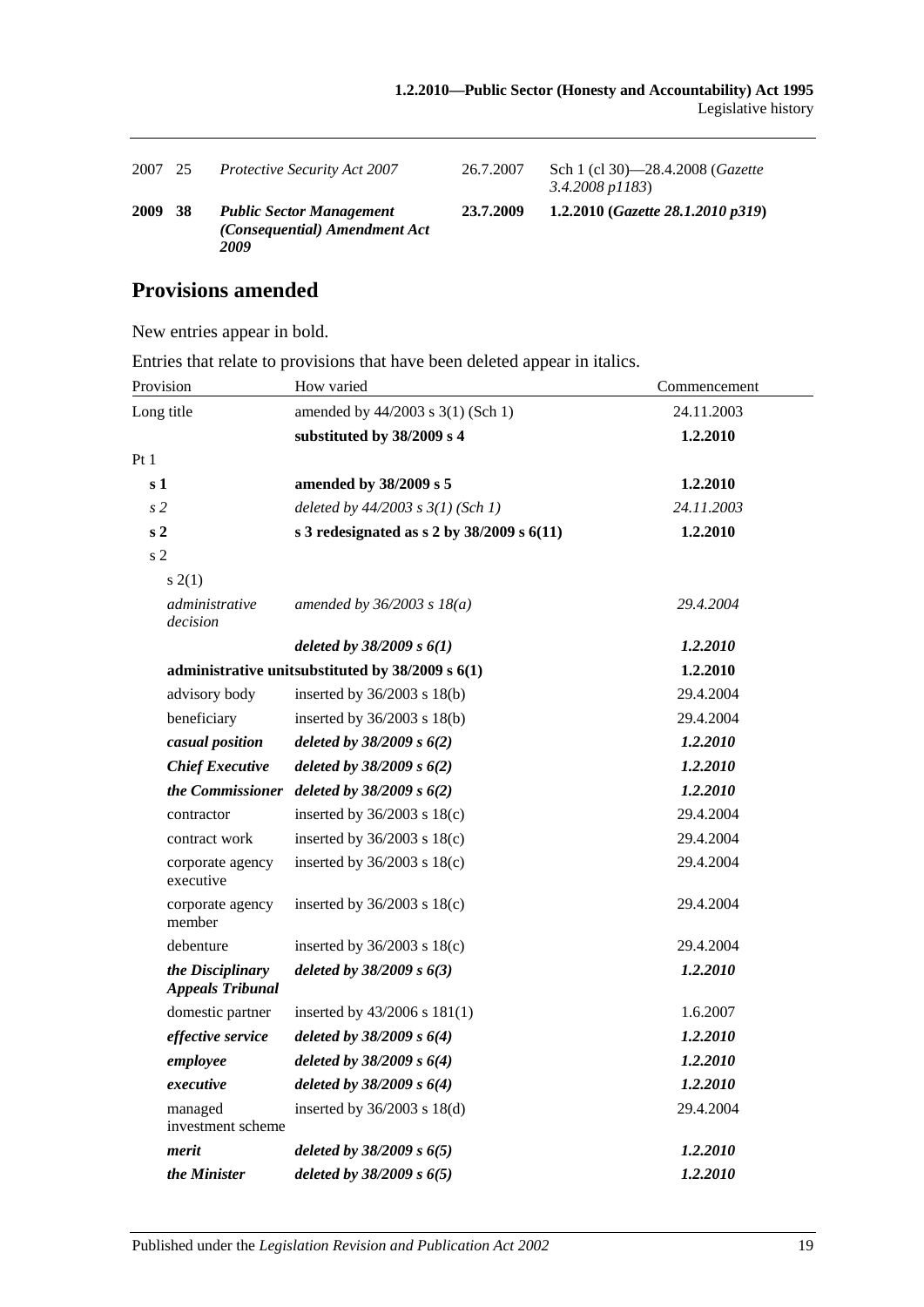| <b>Grievance Appeals</b><br><b>Tribunal</b> | the Promotion and deleted by $38/2009$ s $6(5)$             | 1.2.2010                           |
|---------------------------------------------|-------------------------------------------------------------|------------------------------------|
| the public sector                           | deleted by $38/2009 s 6(5)$                                 | 1.2.2010                           |
|                                             | public sector agencyamended by 36/2003 s 18(e), (f)         | 29.4.2004                          |
|                                             | substituted by $38/2009$ s $6(5)$                           | 1.2.2010                           |
| public sector<br>employee                   | substituted by $38/2009$ s $6(5)$                           | 1.2.2010                           |
| recognised<br>organisation                  | deleted by $38/2009 s 6(5)$                                 | 1.2.2010                           |
| relative                                    | inserted by $36/2003$ s $18(g)$                             | 29.4.2004                          |
|                                             | amended by 43/2006 s 181(2)                                 | 1.6.2007                           |
| relevant interest                           | inserted by $36/2003$ s $18(g)$                             | 29.4.2004                          |
| relevant Minister                           | inserted by $36/2003$ s $18(g)$                             | 29.4.2004                          |
|                                             | substituted by $38/2009$ s $6(6)$                           | 1.2.2010                           |
| remuneration                                | deleted by $38/2009 s 6(6)$                                 | 1.2.2010                           |
|                                             | remuneration level deleted by $38/2009$ s $6(6)$            | 1.2.2010                           |
|                                             | selection processes deleted by $38/2009$ s $6(6)$           | 1.2.2010                           |
| senior official                             | inserted by $36/2003$ s $18(h)$                             | 29.4.2004                          |
|                                             | amended by 38/2009 s 6(7), (8)                              | 1.2.2010                           |
|                                             | (b) deleted by $38/2009$ s $6(7)$                           | 1.2.2010                           |
| spouse                                      | inserted by $36/2003$ s $18(h)$                             | 29.4.2004                          |
|                                             | substituted by $43/2006$ s $181(3)$                         | 1.6.2007                           |
| subsidiary                                  | inserted by $36/2003$ s $18(h)$                             | 29.4.2004                          |
|                                             | temporary position deleted by $38/2009$ s $6(9)$            | 1.2.2010                           |
| package value                               | total remuneration deleted by $38/2009$ s $6(9)$            | 1.2.2010                           |
| nt objectives                               | whole-of-governme inserted by $25/2005 s 3$                 | 9.6.2005                           |
|                                             | deleted by $38/2009 s 6(9)$                                 | 1.2.2010                           |
| s(2(1a))                                    | s 3(1a) inserted by 36/2003 s 18(i)                         | 29.4.2004                          |
|                                             | s $3(1a)$ amended by $43/2006$ s $181(4)$                   | 1.6.2007                           |
| s(2)                                        | s $3(2)$ amended by $36/2003$ s $18(j)$                     | 29.4.2004                          |
|                                             | s $3(2)$ substituted by $38/2009$ s $6(10)$                 | 1.2.2010                           |
| Pt 2                                        | heading substituted by 36/2003 s 19                         | 29.4.2004                          |
|                                             | heading substituted by 38/2009 s 7                          | 1.2.2010                           |
| by 38/2009                                  | Pt 2 Div 1 before deletion heading inserted by 36/2003 s 19 | 29.4.2004                          |
| s 6                                         | amended by 36/2003 s 20                                     | 29.4.2004                          |
| Pt 2 Div 1                                  | deleted by 38/2009 s 8                                      | 1.2.2010                           |
| Pt 2 Div 2                                  | inserted by 36/2003 s 21                                    | 29.4.2004                          |
|                                             | deleted by 38/2009 s 8                                      | 1.2.2010                           |
| Pt 2 Div 1                                  | Pt 2 Div 3 inserted by 36/2003 s 21                         | 29.4.2004 except<br>s 6H-31.7.2005 |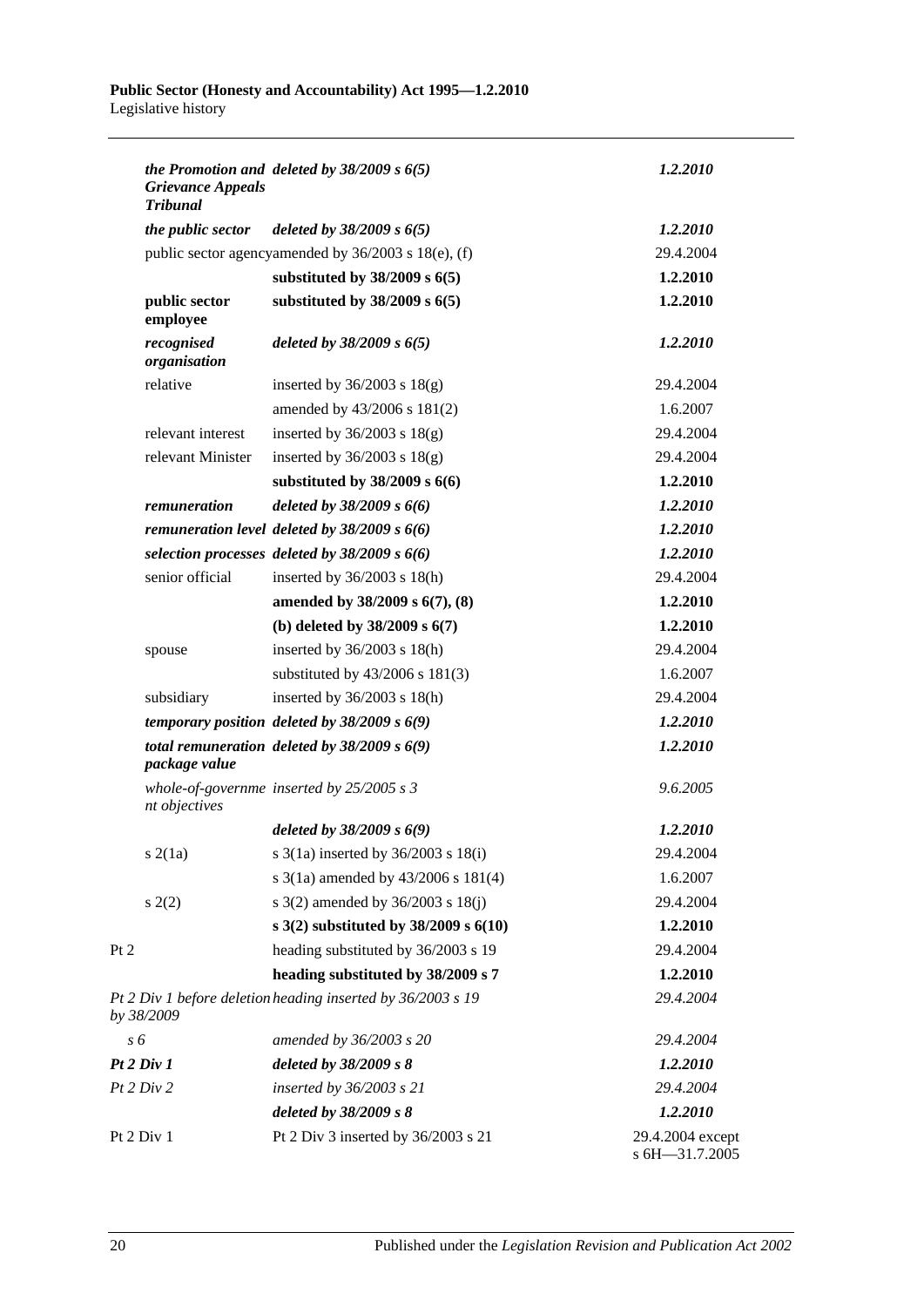|                 | Pt 2 Div 3 redesignated as Pt 2 Div 1 by<br>38/2009 s 9               | 1.2.2010                           |
|-----------------|-----------------------------------------------------------------------|------------------------------------|
| s <sub>3</sub>  | s 6C redesignated as s 3 by 38/2009 s 10                              | 1.2.2010                           |
| s <sub>4</sub>  | s 6D redesignated as s 4 by 38/2009 s 11                              | 1.2.2010                           |
| s <sub>5</sub>  | s 6E redesignated as s 5 by 38/2009 s 12                              | 1.2.2010                           |
| $s_{\rm 6}$     | s 6F redesignated as s 6 by 38/2009 s 13                              | 1.2.2010                           |
| s <sub>7</sub>  | s 6G redesignated as s 7 by 38/2009 s 14                              | 1.2.2010                           |
| s <sub>8</sub>  | s 6H redesignated as s 8 by $38/2009$ s $15(2)$                       | 1.2.2010                           |
| s(10)           | s 6H(10) inserted by $38/2009$ s 15(1)                                | 1.2.2010                           |
| s <sub>9</sub>  | s 6I redesignated as s 9 by 38/2009 s 16                              | 1.2.2010                           |
| s 10            | s 6J redesignated as s 10 by 38/2009 s 17                             | 1.2.2010                           |
| Pt 2 Div 2      | Pt 2 Div 4 inserted by 36/2003 s 21                                   | 29.4.2004 except<br>s 6L-31.7.2005 |
|                 | Pt 2 Div 4 redesignated as Pt 2 Div 2 by<br>38/2009 s 18              | 1.2.2010                           |
| s 11            | s 6K redesignated as s 11 by 38/2009 s 19                             | 1.2.2010                           |
| s <sub>12</sub> | s 6L redesignated as s 12 by 38/2009 s 20                             | 1.2.2010                           |
| s <sub>13</sub> | s 6M redesignated as s 13 by 38/2009 s 21                             | 1.2.2010                           |
| s <sub>14</sub> | s 6N redesignated as s 14 by 38/2009 s 22                             | 1.2.2010                           |
| Pt $2$ Div $3$  | Pt 2 Div 5 inserted by 36/2003 s 21                                   | 29.4.2004                          |
|                 | Pt 2 Div 5 redesignated as Pt 2 Div 3 by<br>38/2009 s 23              | 1.2.2010                           |
| s <sub>15</sub> | s 6O redesignated as s 15 by 38/2009 s 24                             | 1.2.2010                           |
| s <sub>16</sub> | s 6P redesignated as s 16 by 38/2009 s 25                             | 1.2.2010                           |
| s <sub>17</sub> | s 6Q redesignated as s 17 by 38/2009 s 26                             | 1.2.2010                           |
| s 18            | s 6R redesignated as s 18 by 38/2009 s 27                             | 1.2.2010                           |
| Pt 2 Div 4      | Pt 2 Div 6 inserted by 36/2003 s 21                                   | 29.4.2004                          |
|                 | Pt 2 Div 6 redesignated as Pt 2 Div 4 by<br>38/2009 s 28              | 1.2.2010                           |
| s 19            | s 6S redesignated as s 19 by $38/2009$ s $29(2)$                      | 1.2.2010                           |
| s 19(2)         | s 6S(2) amended by 38/2009 s 29(1)                                    | 1.2.2010                           |
| s20             | s 6T redesignated as s 20 by 38/2009 s 30                             | 1.2.2010                           |
| s 21            | s 6U redesignated as s 21 by 38/2009 s 31                             | 1.2.2010                           |
| s <sub>22</sub> | s 6V redesignated as s 22 by 38/2009 s 32                             | 1.2.2010                           |
| s 23            | s 6W redesignated as s 23 by 38/2009 s 33                             | 1.2.2010                           |
| s 24            | s 6X redesignated as s 24 by 38/2009 s 34                             | 1.2.2010                           |
| Pt $2$ Div $5$  | Pt 2 Div 7 inserted by 36/2003 s 21                                   | 29.4.2004                          |
|                 | Pt 2 Div 7 redesignated as Pt 2 Div 5 by<br>38/2009 s 35(2)           | 1.2.2010                           |
| heading         | varied by $38/2009$ s $35(1)$                                         | 1.2.2010                           |
| s <sub>25</sub> | s 6Y amended and redesignated as s 25 by<br>$38/2009$ s $36(1)$ , (2) | 1.2.2010                           |
| s26             | s 6Z redesignated as s 26 by 38/2009 s 37                             | 1.2.2010                           |
| s <sub>27</sub> | s 6ZA redesignated as s 27 by 38/2009 s 38                            | 1.2.2010                           |
| s 28            | s 6ZB redesignated as s 28 by 38/2009 s 39                            | 1.2.2010                           |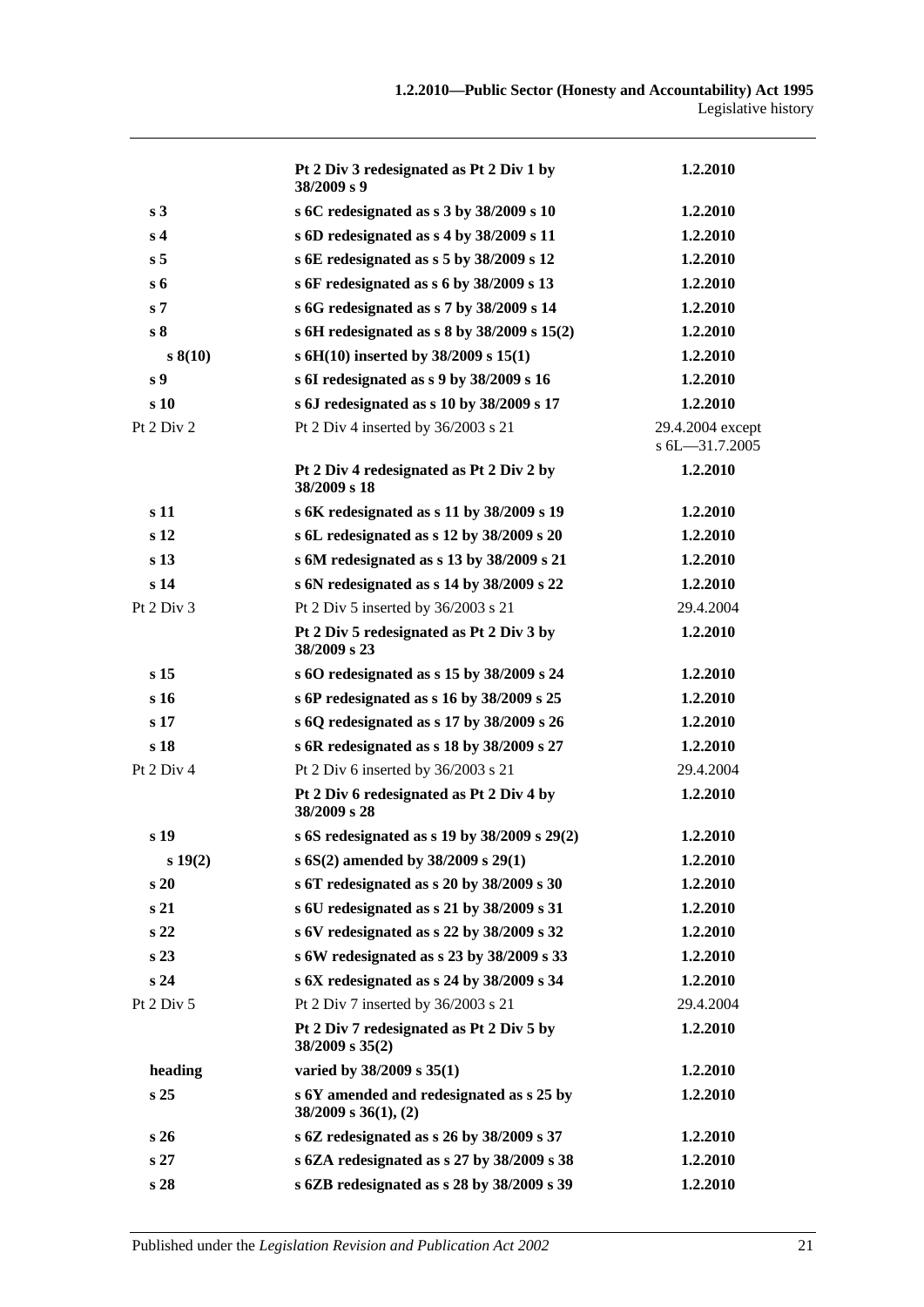| Pt $2$ Div $6$                     | Pt 2 Div 8 inserted by 36/2003 s 21                                    | 29.4.2004 |
|------------------------------------|------------------------------------------------------------------------|-----------|
|                                    | Pt 2 Div 8 redesignated as Pt 2 Div 6 by<br>38/2009 s 40               | 1.2.2010  |
| s <sub>29</sub>                    | s 6ZC redesignated as s 29 by 38/2009 s 41                             | 1.2.2010  |
| s <sub>30</sub>                    | s 6ZD redesignated as s 30 by 38/2009 s 42                             | 1.2.2010  |
| s <sub>31</sub>                    | s 6ZE redesignated as s 31 by 38/2009 s 43                             | 1.2.2010  |
| Pt $2$ Div $7$                     | Pt 2 Div 9 inserted by 36/2003 s 21                                    | 29.4.2004 |
|                                    | Pt 2 Div 9 redesignated as Pt 2 Div 7 by<br>38/2009 s 44               | 1.2.2010  |
| s <sub>32</sub>                    | s 6ZF amended and redesignated as s 32 by<br>$38/2009$ s $45(1)$ , (2) | 1.2.2010  |
| Pt3                                | substituted by 38/2009 s 46                                            | 1.2.2010  |
| Pt 4 before deletion by<br>38/2009 |                                                                        |           |
| s <sub>12</sub>                    |                                                                        |           |
| $s\,12(1)$                         | amended by 36/2003 s 22                                                | 29.4.2004 |
|                                    | amended by $25/2005$ s $4(1)$ , (2)                                    | 9.6.2005  |
| s <sub>14</sub>                    | substituted by $25/2005$ s 5                                           | 9.6.2005  |
| s <sub>15</sub>                    |                                                                        |           |
| $s\,15(1)$                         | substituted by $25/2005 s 6$                                           | 9.6.2005  |
| $s$ 18                             | deleted by 36/2003 s 23                                                | 29.4.2004 |
| Pt4                                | deleted by 38/2009 s 46                                                | 1.2.2010  |
| Pt 5 before deletion by<br>38/2009 |                                                                        |           |
| s21                                |                                                                        |           |
| $s$ 2 $I(1)$                       | amended by 36/2003 s 24                                                | 29.4.2004 |
| s <sub>27</sub>                    | deleted by 36/2003 s 25                                                | 29.4.2004 |
| Pts $5-7$                          | deleted by 38/2009 s 46                                                | 1.2.2010  |
| Pt 8 before deletion by<br>38/2009 |                                                                        |           |
| s <sub>56</sub>                    | deleted by 36/2003 s 26                                                | 29.4.2004 |
| Pt 8                               | deleted by 38/2009 s 46                                                | 1.2.2010  |
| Pt 9 before deletion by<br>38/2009 |                                                                        |           |
| s 66                               | deleted by 36/2003 s 27                                                | 29.4.2004 |
| s 70A                              | inserted by 17/1998 s 3                                                | 30.4.1998 |
| $s\,74$                            |                                                                        |           |
| s74(1)                             | amended by $36/2003$ s $28(a)$ , (b)                                   | 31.7.2005 |
| $s\,74(2)$                         | amended by $36/2003$ s $28(c)$ , (d)                                   | 31.7.2005 |
| s74(3)                             | amended by $36/2003$ s $28(e)$                                         | 31.7.2005 |
| $s \, 74(4)$                       | inserted by $36/2003$ s $28(f)$                                        | 31.7.2005 |
| s 79A                              | inserted by 36/2003 s 29                                               | 29.4.2004 |
| Pt9                                | deleted by 38/2009 s 46                                                | 1.2.2010  |
| Sch 1 before deletion by           |                                                                        |           |

*38/2009*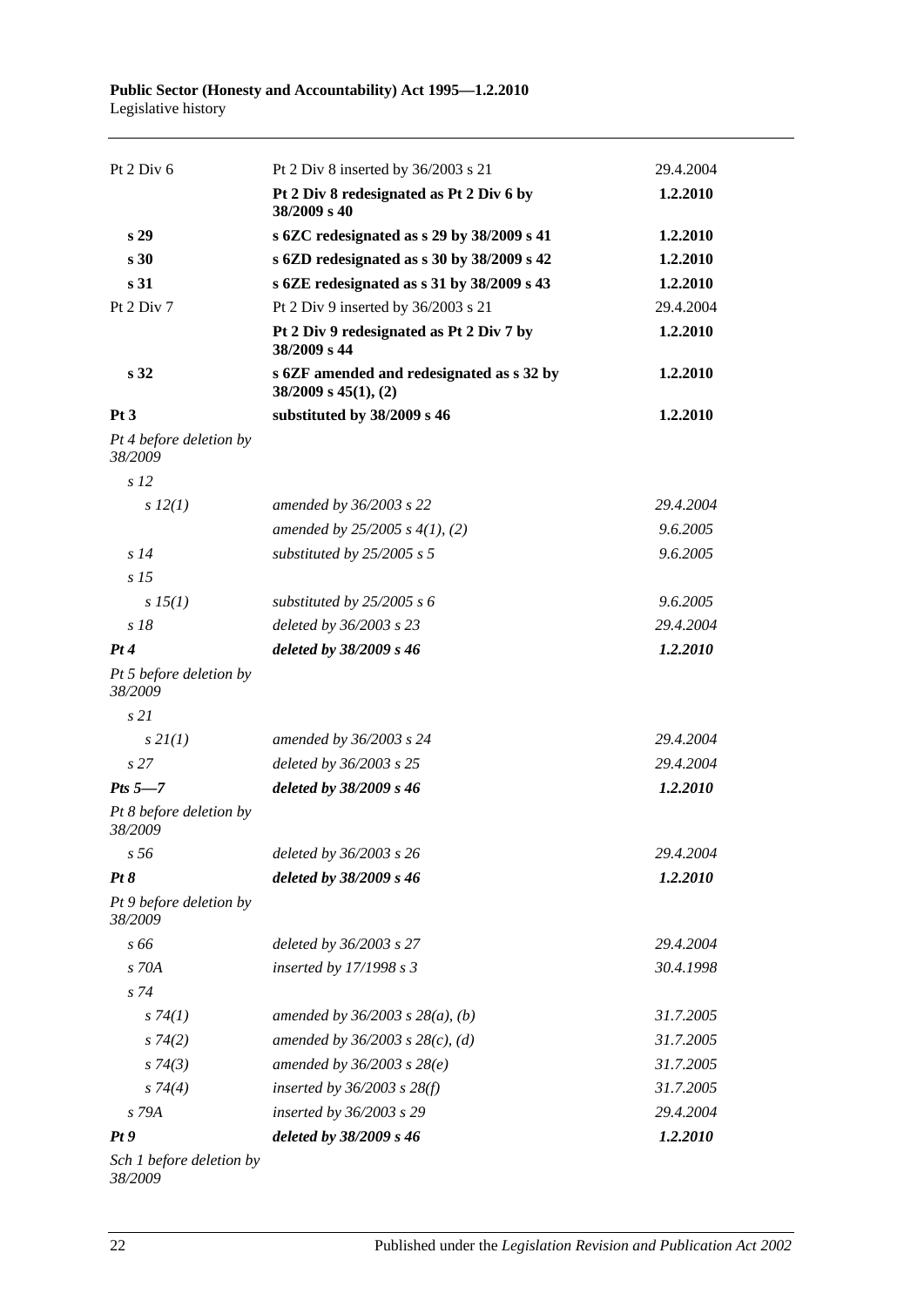| cl1                                 |                                                                                            |            |
|-------------------------------------|--------------------------------------------------------------------------------------------|------------|
| $cl$ $I(1)$                         | amended by $41/2006$ s $73(1)$ , (2)                                                       | 1.4.2007   |
|                                     | amended by 25/2007 Sch 1 (cl 30)                                                           | 28.4.2008  |
| Sch 1                               | deleted by 38/2009 s 47                                                                    | 1.2.2010   |
| Sch 2 before deletion by<br>38/2009 |                                                                                            |            |
| Pt1                                 | heading preceding cl 1 deleted and Pt 1 heading<br>inserted by $44/2003$ s $3(1)$ (Sch 1)  | 24.11.2003 |
| Pt2                                 | heading preceding cl 3 deleted and Pt 2 heading<br>inserted by $44/2003$ s $3(1)$ (Sch 1)  | 24.11.2003 |
| Pt3                                 | heading preceding cl 5 deleted and Pt 3 heading<br>inserted by $44/2003$ s $3(1)$ (Sch 1)  | 24.11.2003 |
| Pt4                                 | heading preceding cl 6 deleted and Pt 4 heading<br>inserted by $44/2003$ s $3(1)$ (Sch 1)  | 24.11.2003 |
| $Pt\,5$                             | heading preceding cl 7 deleted and Pt 5 heading<br>inserted by $44/2003$ s $3(1)$ (Sch 1)  | 24.11.2003 |
| $Pt\,6$                             | heading preceding cl 8 deleted and Pt 6 heading<br>inserted by $44/2003$ s $3(1)$ (Sch 1)  | 24.11.2003 |
| Pt 7                                | heading preceding cl 12 deleted and Pt 7<br>heading inserted by $44/2003$ s $3(1)$ (Sch 1) | 24.11.2003 |
| Pt 8                                | heading preceding cl 13 deleted and Pt 8<br>heading inserted by $44/2003$ s $3(1)$ (Sch 1) | 24.11.2003 |
| Schs $2-4$                          | deleted by 38/2009 s 47                                                                    | 1.2.2010   |
| Sch 5                               | deleted by $44/2003$ s $3(1)$ (Sch 1)                                                      | 24.11.2003 |

## **Historical versions**

Reprint No 1—30.4.1998 Reprint No 2—24.11.2003 29.4.2004 9.6.2005 31.7.2005 1.4.2007 1.6.2007 28.4.2008

# <span id="page-22-0"></span>**Appendix—Divisional penalties and expiation fees**

At the date of publication of this version divisional penalties and expiation fees are, as provided by section 28A of the *[Acts Interpretation Act 1915](http://www.legislation.sa.gov.au/index.aspx?action=legref&type=act&legtitle=Acts%20Interpretation%20Act%201915)*, as follows:

| <b>Division</b> | <b>Maximum imprisonment</b> | <b>Maximum</b> fine | <b>Expiation fee</b> |
|-----------------|-----------------------------|---------------------|----------------------|
|                 | 15 years                    | \$60 000            |                      |
| 2               | 10 years                    | \$40 000            |                      |
| 3               | 7 years                     | \$30 000            |                      |
| 4               | 4 years                     | \$15 000            |                      |